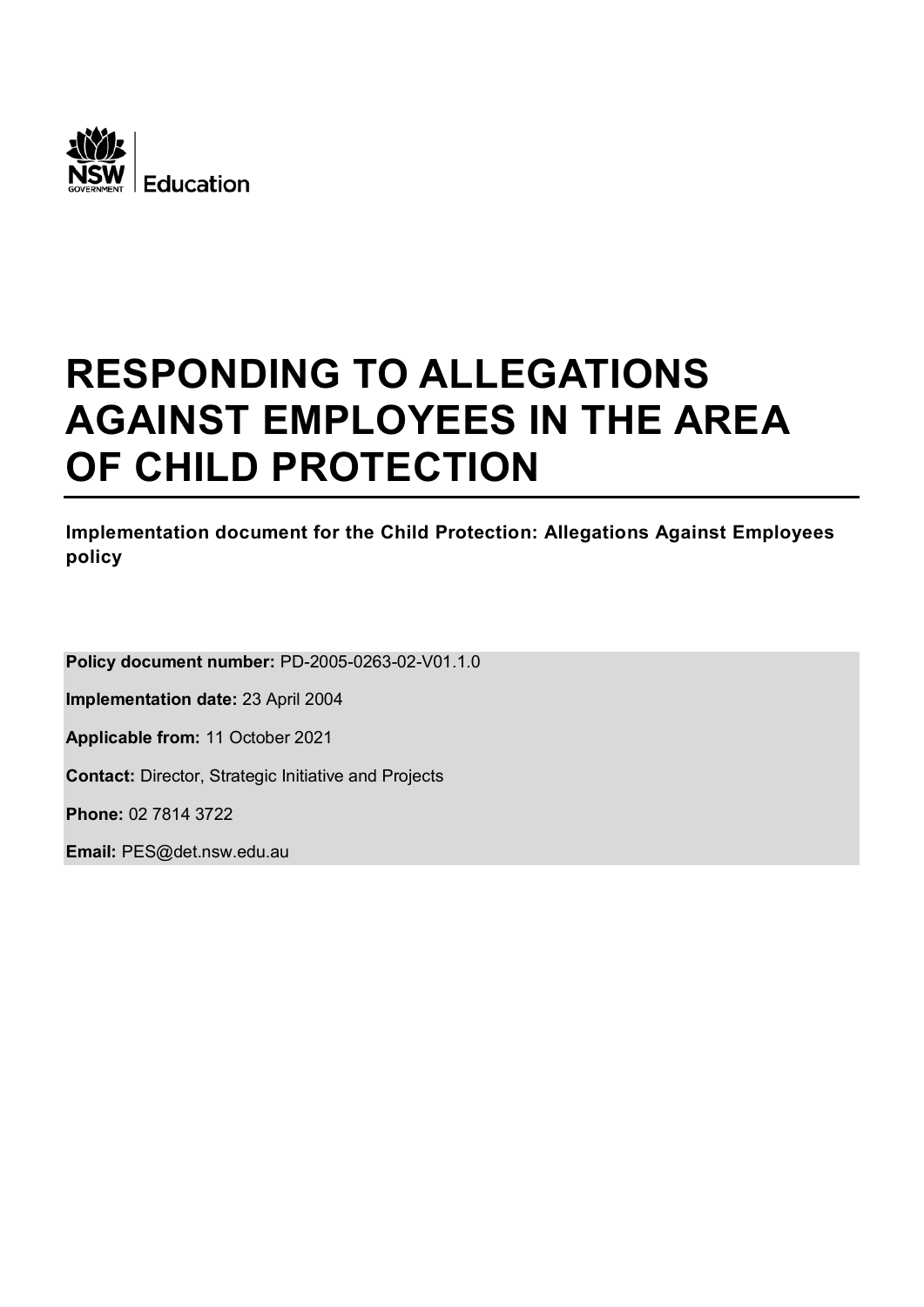# **Document history**

| <b>Version</b> | Date       | <b>Description</b>                                                                   | <b>Approved by</b>                                                         |
|----------------|------------|--------------------------------------------------------------------------------------|----------------------------------------------------------------------------|
| 1.1.0          | 11/10/2021 | Updated to align with legislative changes, simplified the<br>language and processes. | <b>Executive Director,</b><br>Professional and<br><b>Ethical Standards</b> |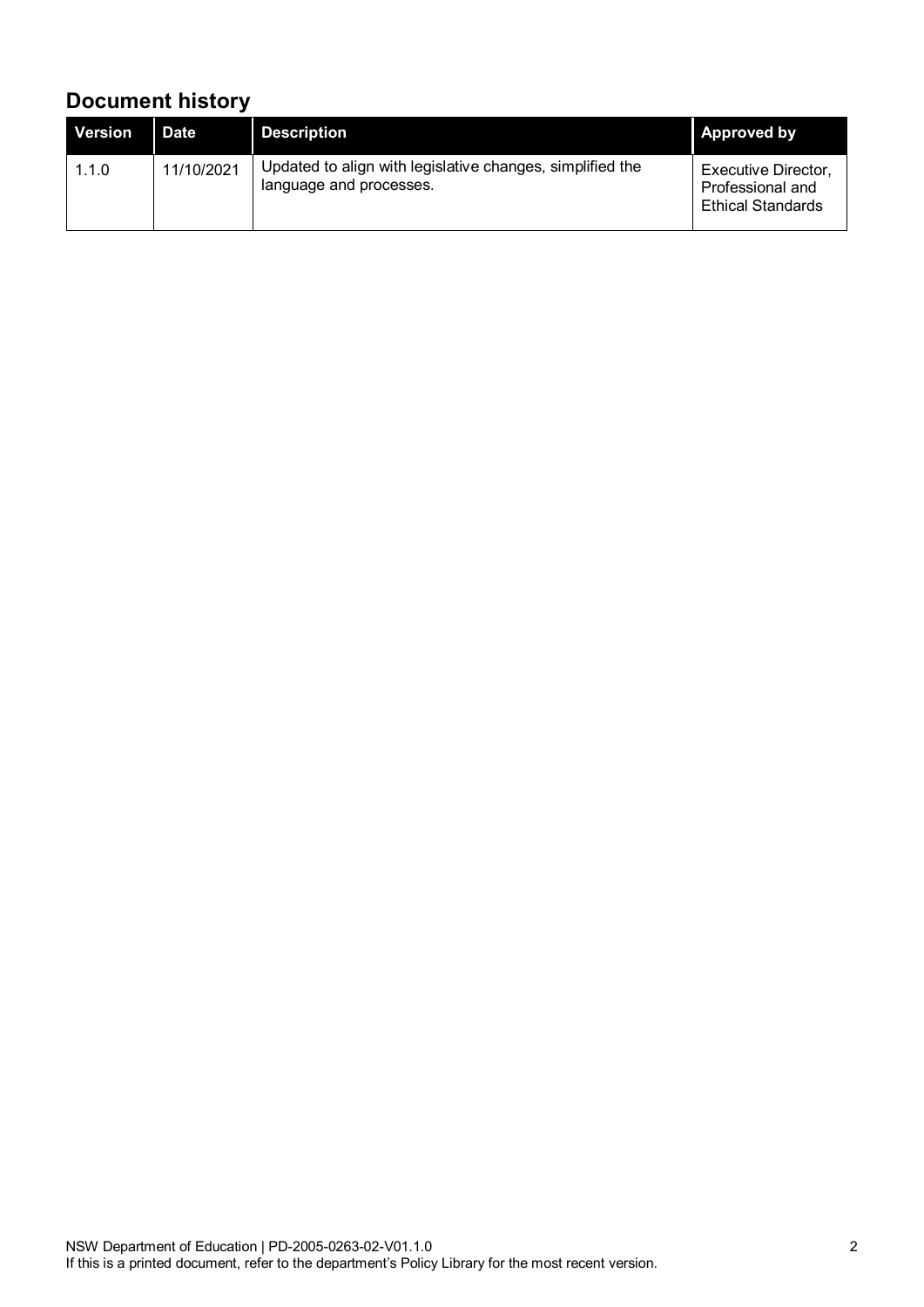# **Contents**

| 1              |     |       |  |  |
|----------------|-----|-------|--|--|
| $\overline{2}$ |     |       |  |  |
| 3              |     |       |  |  |
|                | 3.1 |       |  |  |
|                | 3.2 |       |  |  |
|                | 3.3 |       |  |  |
| 4              |     |       |  |  |
| 5              |     |       |  |  |
|                | 5.1 |       |  |  |
|                | 5.2 |       |  |  |
|                | 5.3 |       |  |  |
| 6              |     |       |  |  |
|                | 6.1 |       |  |  |
|                | 6.2 |       |  |  |
|                |     |       |  |  |
|                | 6.3 |       |  |  |
|                |     | 6.3.1 |  |  |
|                |     | 6.3.2 |  |  |
|                |     | 6.3.3 |  |  |
|                |     | 6.3.4 |  |  |
|                | 6.4 |       |  |  |
| $\overline{7}$ |     |       |  |  |
|                | 7.1 |       |  |  |
|                | 7.2 |       |  |  |
|                |     |       |  |  |
| 8              |     |       |  |  |
|                | 8.1 |       |  |  |
|                | 8.2 |       |  |  |
|                | 8.3 |       |  |  |
|                | 8.4 |       |  |  |
|                | 8.5 |       |  |  |
|                | 8.6 |       |  |  |
|                | 8.7 |       |  |  |
|                | 8.8 |       |  |  |
| 9              |     |       |  |  |
|                | 9.1 |       |  |  |
|                | 9.2 |       |  |  |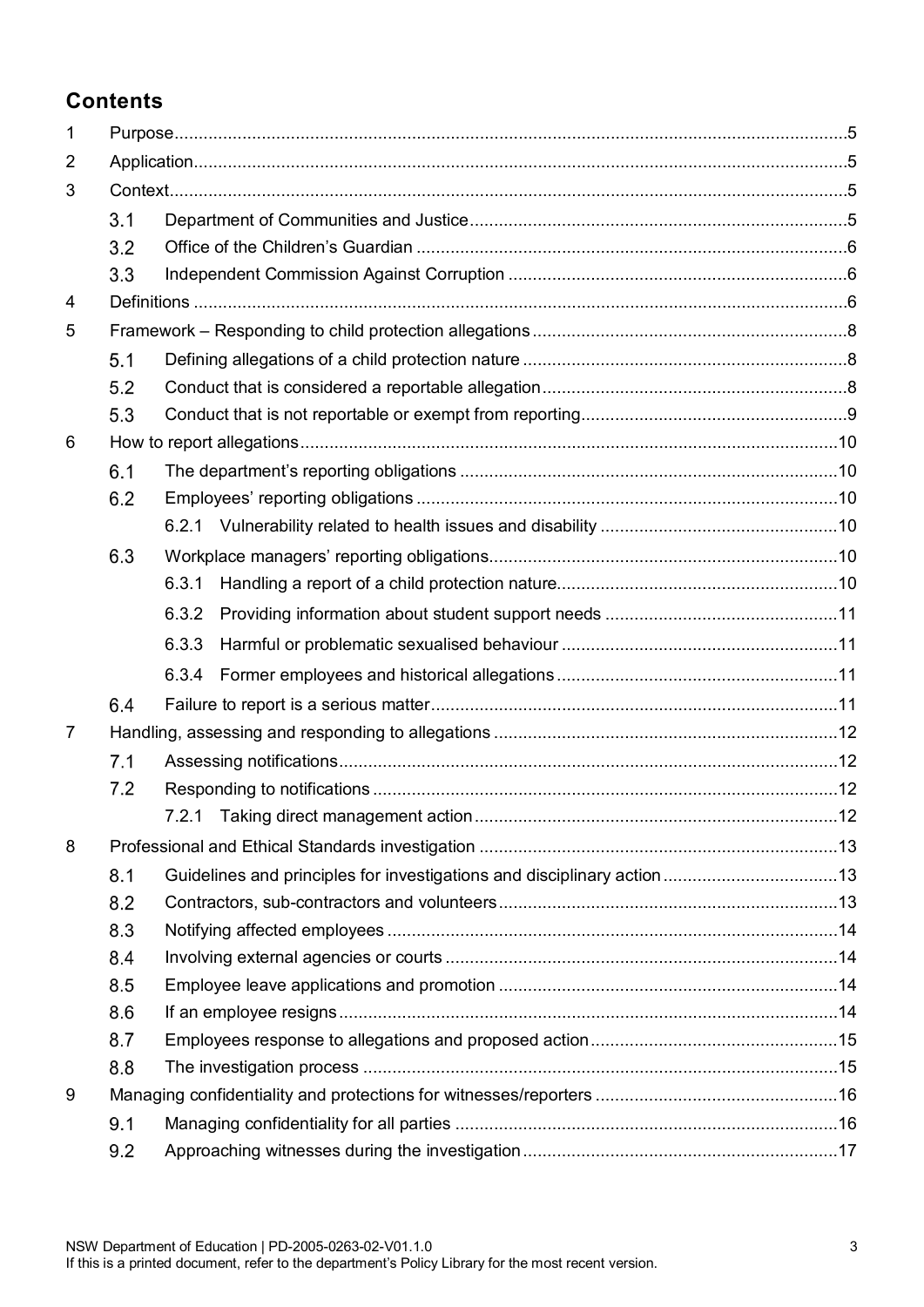| 9.3  |  |
|------|--|
|      |  |
| 9.4  |  |
|      |  |
| 10.1 |  |
| 10.2 |  |
| 10.3 |  |
|      |  |
|      |  |
|      |  |
| 10.4 |  |
| 10.5 |  |
| 10.6 |  |
|      |  |
| 11.1 |  |
| 11.2 |  |
|      |  |
|      |  |
|      |  |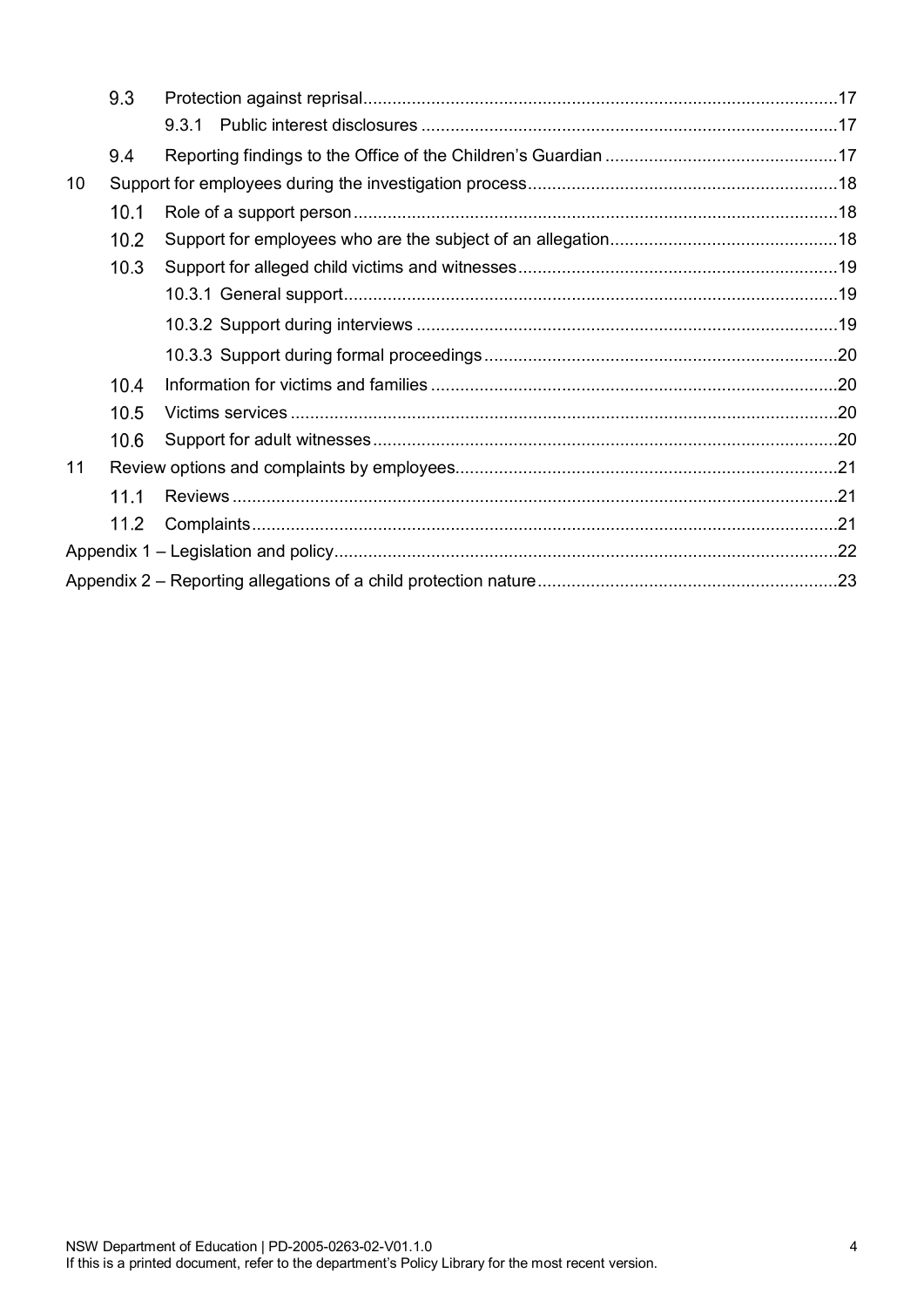# <span id="page-4-0"></span>**1 Purpose**

This document sets out the process for employees and workplace managers (including principals), to follow if allegations are made against employees of the Department of Education in the area of child protection [\(section 5](#page-7-0) and [section 6\)](#page-9-0). It also outlines how Professional and Ethical Standards handles reports, and what protections and support is available to those involved in investigations and options for employees to seek a review or make a complaint (sections 7 to 10).

The department complies with a range of child protection and employment legislation (see [Appendix 1\)](#page-21-0). These procedures reflect the department's legislative responsibilities and demonstrate its commitment to protect the safety, welfare and wellbeing of students and to support the work of employees working with children and young people in an educational setting.

# <span id="page-4-1"></span>**2 Application**

These procedures apply to all employees, including contractors, volunteer workers and student teachers on practicums.

# <span id="page-4-2"></span>**3 Context**

The department's overriding concern when responding to allegations against employees in relation to child protection, is the safety, welfare and wellbeing of children and young people. The [Teaching Service](https://legislation.nsw.gov.au/view/html/inforce/current/act-1980-023)  [Act 1980](https://legislation.nsw.gov.au/view/html/inforce/current/act-1980-023) and the [Education \(School Administrative and Support Staff\) Act 1987](https://legislation.nsw.gov.au/view/html/inforce/current/act-1987-240) state that the protection of children is to be the paramount consideration in taking action against any officer or temporary employee and in dealing with any appeal against, or determining any claim arising from or in relation to, that action.

When responding to allegations against employees, the department is also responsible for ensuring its employees are treated fairly, and the rights of individuals are respected during an investigation and applicable disciplinary process.

These procedures:

- reflect the department's legislative requirements to report to the Department of Communities and Justice [\(section 3.1\)](#page-4-3), the Office of the Children's Guardian [\(section 3.2\)](#page-5-0) and the Independent Commission Against Corruption [\(section 3.3\)](#page-5-1)
- support the [interagency work the](http://www.facs.nsw.gov.au/community/kts) Department of Communities and Justice coordinates.

#### <span id="page-4-3"></span> $3.1$ **Department of Communities and Justice**

The Department of Communities and Justice has a broad range of responsibilities in NSW, including protecting children from risk of harm, abuse and neglect. The Child Protection Helpline receives, assesses and investigates reports where there is a risk of significant harm to children and young people and acts to maintain and monitor their safety. It also provides and arranges support for children, young people and their families.

A person who provides educational services must make a report to the Department of Communities and Justice if they suspect a child is at risk of significant harm, as mandated in the [Children and Young](https://legislation.nsw.gov.au/view/html/inforce/current/act-1998-157)  [Persons \(Care and Protection\) Act 1998.](https://legislation.nsw.gov.au/view/html/inforce/current/act-1998-157)

Where concerns about risk of significant harm relate to the actions of an employee, employees must follow the procedures for reporting to the Department of Communities and Justice as outlined in the [Child Protection Policy: Responding to and reporting student at risk of harm.](https://policies.education.nsw.gov.au/policy-library/policies/child-protection-policy-responding-to-and-reporting-students-at-risk-of-harm?refid=285776)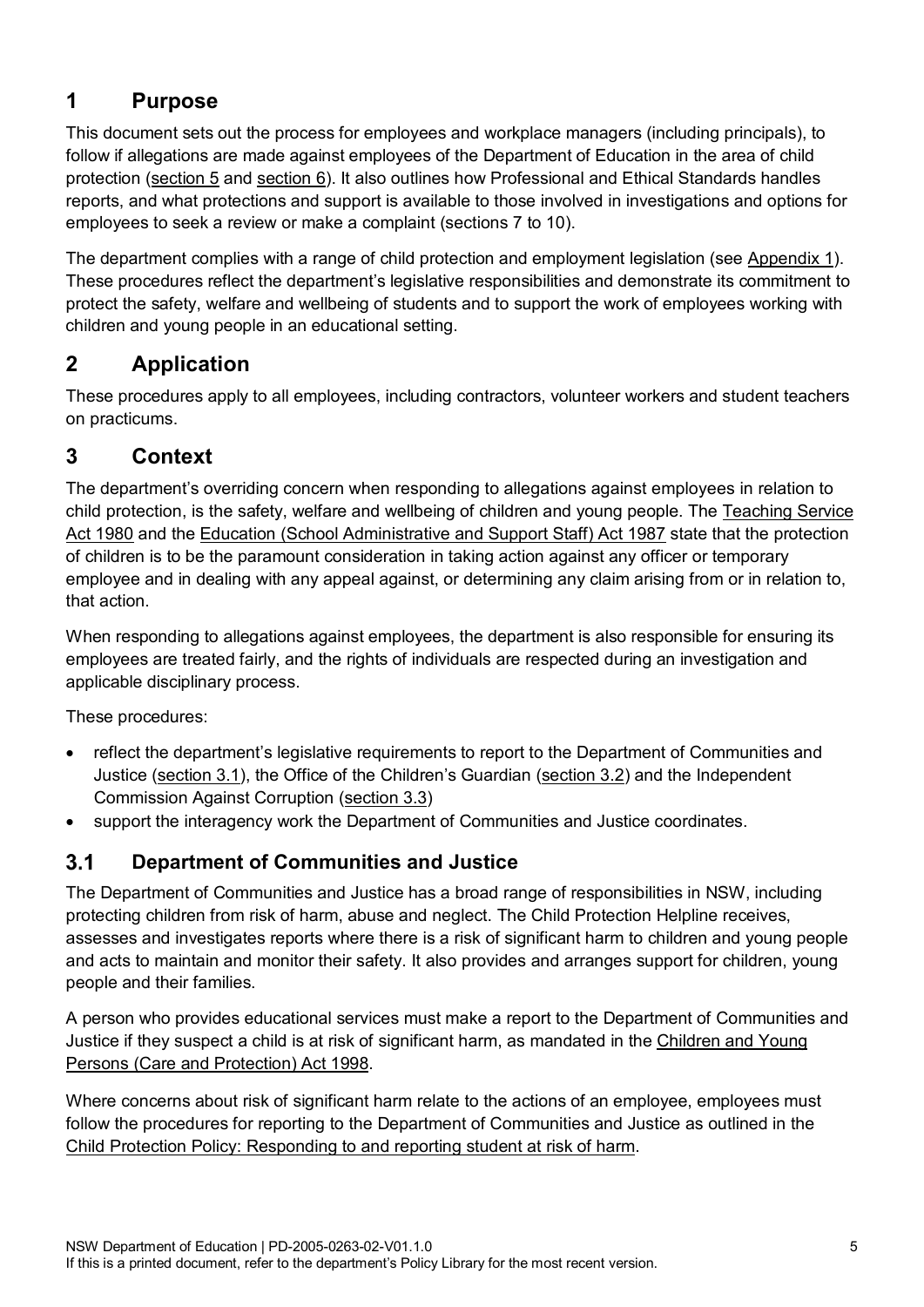#### <span id="page-5-0"></span> $3.2$ **Office of the Children's Guardian**

The [Office of the Children's Gu](http://www.kidsguardian.nsw.gov.au/)ardian was established in 1998 to promote the interests and rights of children living in out of home care. The [Child Protection \(Working with Children\) Act 2012](https://legislation.nsw.gov.au/view/html/inforce/current/act-2012-051) expanded the office's role to include administration of the Working With Children Check in NSW.

The [Children's Guardian Act 2019](https://legislation.nsw.gov.au/view/html/inforce/current/act-2019-025) established the NSW reportable conduct scheme within the Office of the Children's Guardian, transferring the scheme from the NSW Ombudsman on 1 March 2020.

The office has a range of child protection functions. It:

- oversees and monitors investigations of a child protection nature against employees of entities
- ensures that agencies are responding appropriately to allegations against employees, and that the process protects children, is effective, accountable and fair
- requires entities to provide information about their systems for reportable conduct. For the department, this includes the [Code of Conduct,](https://education.nsw.gov.au/policy-library/policies/pd-2004-0020/01--code-of-conduct-procedures--pdf-431-75-kb-) as well as policies and processes for preventing, detecting, responding to reportable conduct by an employee
- administers the Working with Children Check and encourages organisations to be safe for children
- accredits and monitors the designated agencies that arrange statutory out of home care in NSW.

#### <span id="page-5-1"></span> $3.3$ **Independent Commission Against Corruption**

The principal functions of the Independent Commission Against Corruption [\(ICAC\)](https://www.icac.nsw.gov.au/) are to investigate and expose corrupt conduct in the NSW public sector; to actively prevent corruption through advice and assistance, and to educate the NSW community and public sector about corruption and its effects.

Professional and Ethical Standards will notify ICAC of any matter that may concern corrupt conduct in accordance with the [Independent Commission Against Corruption Act 1988](https://legislation.nsw.gov.au/view/html/inforce/current/act-1988-035) (section 11).

# <span id="page-5-2"></span>**4 Definitions**

| Term                           | <b>Definition</b>                                                                                                                                                                                                                                                                                                                                                                                                                                                                                                                                                                                                                                      |
|--------------------------------|--------------------------------------------------------------------------------------------------------------------------------------------------------------------------------------------------------------------------------------------------------------------------------------------------------------------------------------------------------------------------------------------------------------------------------------------------------------------------------------------------------------------------------------------------------------------------------------------------------------------------------------------------------|
| Complainant                    | Any person who makes allegations about department employees in the area of<br>child protection.                                                                                                                                                                                                                                                                                                                                                                                                                                                                                                                                                        |
| Young person                   | A person aged 16 or 17 years.                                                                                                                                                                                                                                                                                                                                                                                                                                                                                                                                                                                                                          |
| Working With Children<br>Check | A Working With Children Check is authorisation to engage in child-related<br>employment and includes both paid or voluntary child-related positions.<br>Broadly, child-related employment includes a person engaged in paid or unpaid<br>work for the department that wholly or partly provides (educational, early<br>education and transport) services to children. It extends to school cleaners,<br>assisted school travel drivers and special religious education teachers.<br>The Working with Children Check Procedure provides a detailed list of<br>employees in child-related roles that require a Working With Children Check<br>Clearance. |
| Employee                       | An employee is defined as any person the department:<br>employs, who receives a payment summary for taxation purposes<br>engages, directly or by a third party, to provide volunteer services to children<br>engages, directly or by a third party, who is required to hold a Working With<br>Children Check to be engaged as a contractor.                                                                                                                                                                                                                                                                                                            |
| <b>Notifier</b>                | The person who notifies Professional and Ethical Standards of an allegation<br>against an employee. People should report the allegation to their workplace<br>manager who is then responsible for reporting.                                                                                                                                                                                                                                                                                                                                                                                                                                           |

### **Table 1 Definitions relating to child protection allegations**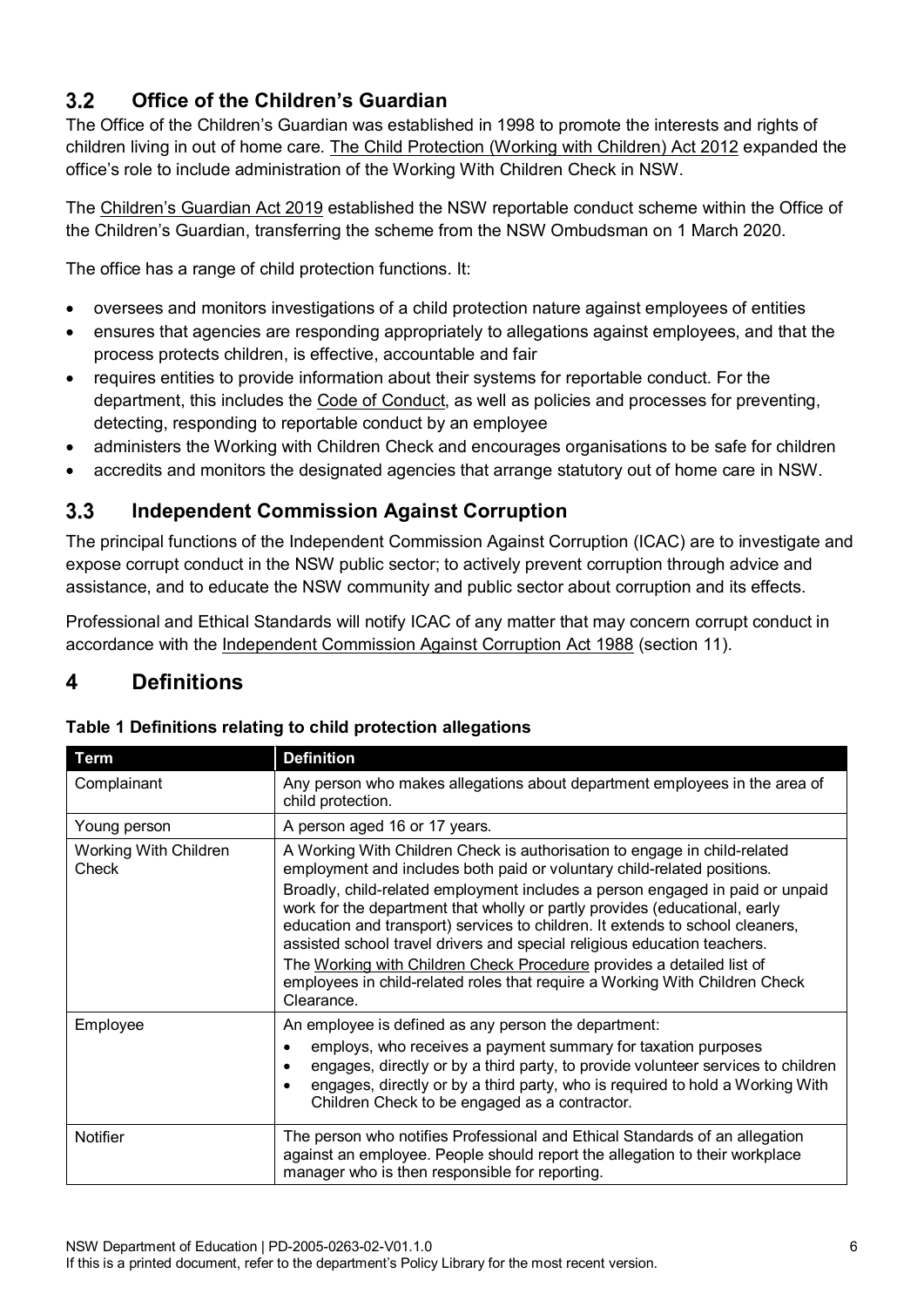| <b>Term</b>                          | <b>Definition</b>                                                                                                                                                                                                                                                                                                                                                                                                                                                                                                                                                                                                                                                                                                                                                                                                                                                                               |
|--------------------------------------|-------------------------------------------------------------------------------------------------------------------------------------------------------------------------------------------------------------------------------------------------------------------------------------------------------------------------------------------------------------------------------------------------------------------------------------------------------------------------------------------------------------------------------------------------------------------------------------------------------------------------------------------------------------------------------------------------------------------------------------------------------------------------------------------------------------------------------------------------------------------------------------------------|
| Support person                       | A person over 18 years who accompanies a witness, complainant or respondent<br>to a meeting or interview to provide support or advice. This may be a union<br>representative.                                                                                                                                                                                                                                                                                                                                                                                                                                                                                                                                                                                                                                                                                                                   |
| Public interest disclosures<br>(PID) | A report of alleged corruption, serious and substantial waste, serious<br>maladministration or a contravention of the Government Information Public<br>Access Act 2009 that meets the following criteria:<br>the report is made by a public official about a public official<br>$\bullet$<br>the report is made to a nominated disclosure officer<br>$\bullet$<br>the report is not made in an attempt to avoid disciplinary action<br>$\bullet$<br>the reporter has an honest belief on reasonable grounds that the information<br>$\bullet$<br>is correct<br>the reporter is not questioning the merits of government policy.<br>$\bullet$<br>A child protection allegation may be treated as a PID in certain circumstances.<br>An employee who makes a PID report is protected from detrimental action or<br>reprisal as a result of making the report. For more information see the Public |
|                                      | Interest Disclosures Management Guidelines 2011.                                                                                                                                                                                                                                                                                                                                                                                                                                                                                                                                                                                                                                                                                                                                                                                                                                                |
| Nominated disclosure<br>officer      | Professional and Ethical Standards investigators are nominated disclosure<br>officers under the Public Interest Disclosures Act 1994. One of the criteria for a<br>report to be deemed a 'public interest disclosure' (see above) is that the report is<br>made to a nominated disclosure officer.                                                                                                                                                                                                                                                                                                                                                                                                                                                                                                                                                                                              |
| Reportable allegation                | Children's Guardian Act 2019 defines a reportable allegation as an allegation<br>that an employee has engaged in conduct that may be reportable conduct and<br>has occurred in the course of the employee's employment. If the person is<br>required to hold a Working With Children Check, it extends to reportable conduct<br>outside of their employment.                                                                                                                                                                                                                                                                                                                                                                                                                                                                                                                                    |
| Reportable convictions               | A reportable conviction is defined under the Children's Guardian Act 2019, and<br>includes a finding of guilt without the court proceeding to a conviction in NSW or<br>elsewhere. It includes a range of offences against children, serious offences<br>against a person, sexual offences and possession of child abuse material.                                                                                                                                                                                                                                                                                                                                                                                                                                                                                                                                                              |
| Workplace manager                    | The person in charge of a work group. Examples include:<br>Director, Educational Leadership<br>$\bullet$<br><b>Director School Services</b><br>$\bullet$<br>principal<br>٠<br>state office director.                                                                                                                                                                                                                                                                                                                                                                                                                                                                                                                                                                                                                                                                                            |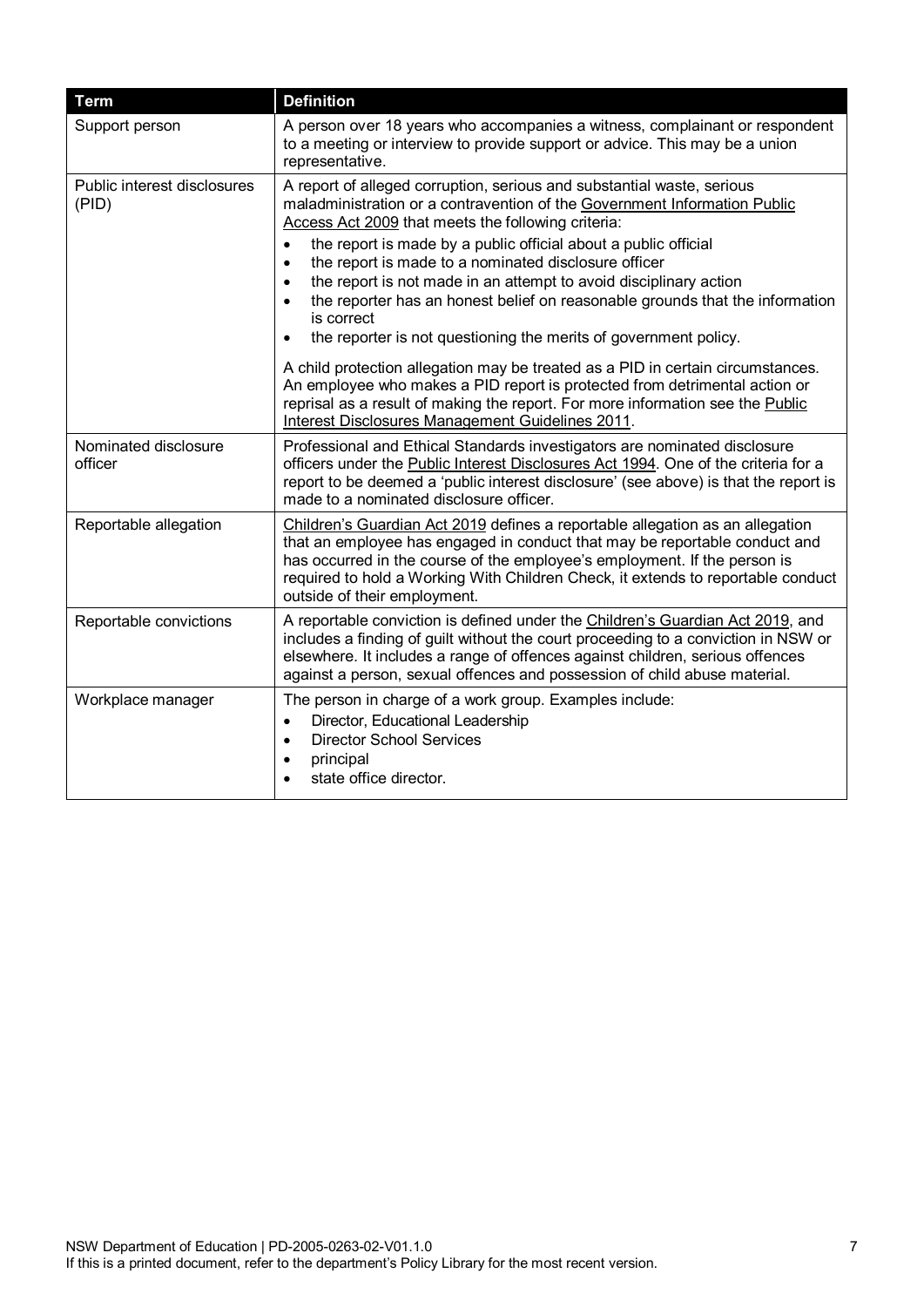# <span id="page-7-0"></span>**5 Framework – Responding to child protection allegations**

The department's process for responding to child protection allegations against employees is outlined in the following sections. All employees have a responsibility to report such allegations:

- Section 5 will help employees understand what constitutes an allegation of a child protection nature and define reportable conduct.
- The department has responsibilities to report allegations against employees to external agencies [\(section 6.1\)](#page-9-1).
- If an employee becomes aware of an allegation made against another employee, they must inform their workplace manager [\(section 6.2\)](#page-9-2).
- Workplace managers need to inform Professional and Ethical Standards (PES) of the allegation [\(section 6.3\)](#page-9-4).
- PES will assess the report [\(section 7\)](#page-11-0) and decide whether to formally investigate (from [section 8\)](#page-12-0).

#### <span id="page-7-1"></span> $5.1$ **Defining allegations of a child protection nature**

This is an allegation of misconduct by an employee that involves misconduct with, towards, about or in the presence of a child or a young person.

To help determine what matters should be reported to PES, workplace managers need to use the PES [Reporting Guide.](https://education.nsw.gov.au/epac/reporting-guide) It includes assistance in responding to allegations about:

- reportable conduct
- crossing professional boundaries
- unnecessary physical contact with students
- poor supervision and serious risk to the safety of students.

The department takes a protective approach to handling allegations of a child protection nature and accepts a wider range of child protection conduct for assessment and investigation than the NSW reportable conduct scheme. This ensures the department captures concerning conduct and acts early to protect students from more serious harm.

The department has robust child protection systems that uphold high standards of child safe practices. The Code of Conduct, policies and procedures underpin these standards.

#### <span id="page-7-2"></span> $5.2$ **Conduct that is considered a reportable allegation**

The department is required to notify reportable allegations and reportable convictions to the Children's Guardian. The reporting threshold is based on the asserted allegation and does not require proof that the alleged conduct occurred.

Under the [Children's Guardian Act 2019,](https://legislation.nsw.gov.au/view/html/inforce/current/act-2019-025) reportable conduct is defined as:

- any [sexual offence](https://legislation.nsw.gov.au/view/html/inforce/current/act-2019-025#sec.21)
- [sexual misconduct](https://legislation.nsw.gov.au/view/html/inforce/current/act-2019-025#sec.22)
- [ill-treatment](https://legislation.nsw.gov.au/view/html/inforce/current/act-2019-025#sec.23)
- [neglect](https://legislation.nsw.gov.au/view/html/inforce/current/act-2019-025#sec.24)
- an [assault](https://legislation.nsw.gov.au/view/html/inforce/current/act-2019-025#sec.25) against a child
- an offence under 43B **or** 316A of the [Crimes Act 1900](https://legislation.nsw.gov.au/view/html/inforce/current/act-1900-040)
- [behaviour that causes significant emotional or](https://legislation.nsw.gov.au/view/html/inforce/current/act-2019-025#sec.20) psychological harm to a child.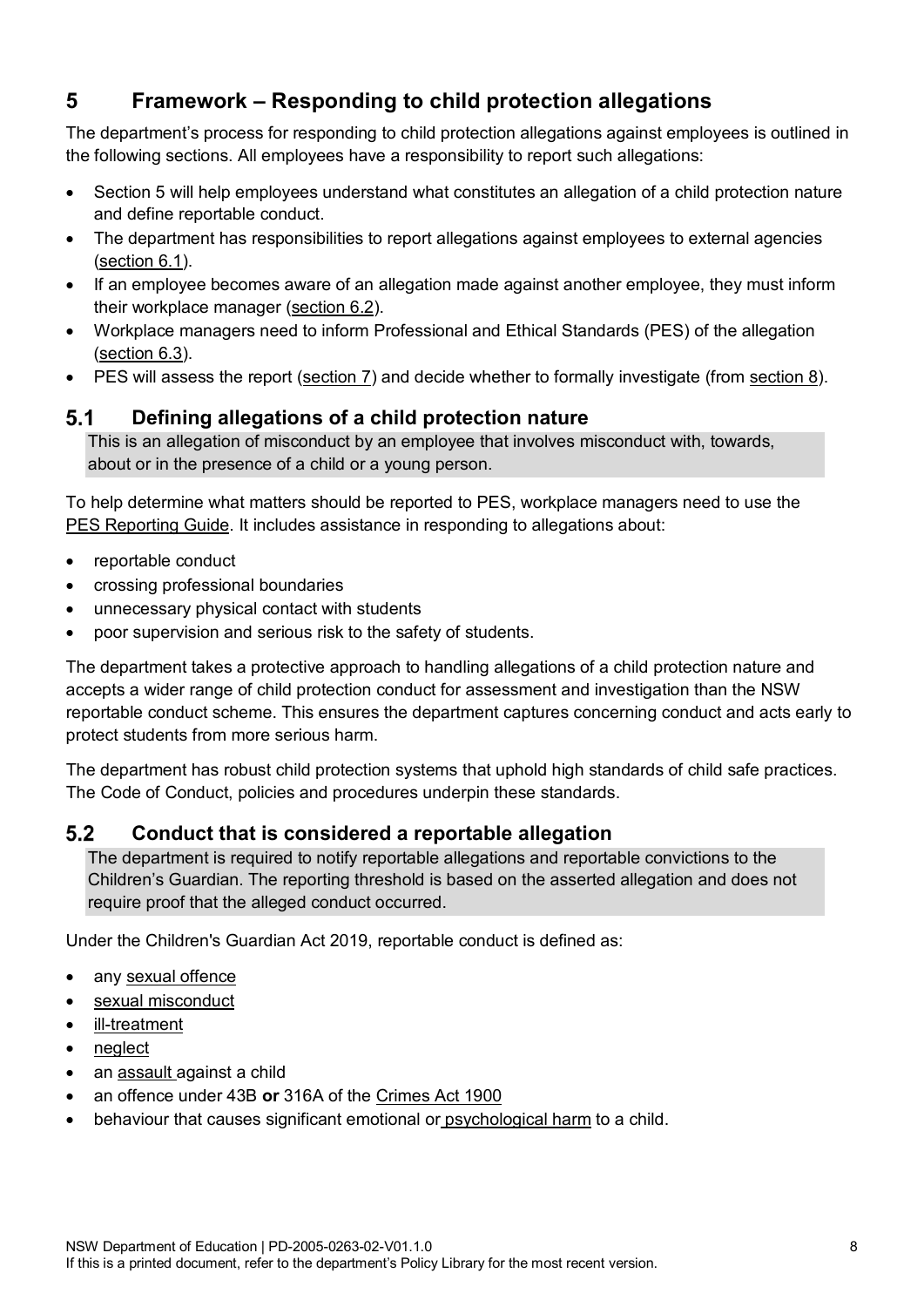Conduct on the part of a departmental employee required to hold a Working With Children Check extends to conduct outside the workplace.

In situations where it is not clear whether the conduct may be misconduct and reportable, the workplace manager should complete the PES [Reporter Guide](https://education.nsw.gov.au/epac/reporting-guide) and where appropriate report the matter to PES.

PES will consider the following factors when deciding if a matter is reportable conduct, including:

- the child's age
- the child's maturity
- the child's health
- any disability or health issues the child may have
- other characteristics of the child
- context in which the alleged conduct occurred.

The Office of the Children's Guardian provides guidance to entities on identifying reportable conduct – see [Appendix 2.](#page-22-0) PES will use this information when assessing and investigating allegations of reportable conduct.

#### <span id="page-8-0"></span> $5.3$ **Conduct that is not reportable or exempt from reporting**

Reportable conduct does not include:

- conduct reasonable for the purposes of the discipline, management or care of children, having regard to the age, maturity, health or other characteristics of the children and to any relevant codes of conduct or professional standards
- the use of physical force that, in all the circumstances, is trivial or negligible, and the circumstances in which it was used have been investigated and recorded in accordance with appropriate procedures
- allegations of misconduct by an employee against a student who is aged 18 years or older, however PES will assess these allegations for investigation
- conduct of a class or kind determined by the Children's Guardian to be exempt from reporting by a particular entity.

While conduct may not be reportable, principals and/or workplace managers may still need to report it to PES as an allegation of a child protection nature. Consult the [PES Reporting Guide](https://education.nsw.gov.au/epac/reporting-guide) to determine whether reporting or further action is required.

The Children's Guardian and the department currently have a class or kind determination in place. PES assesses which conduct falls under the class or kind determination. The department is still required to investigate and take action in accordance with its procedures that the Children's Guardian can audit.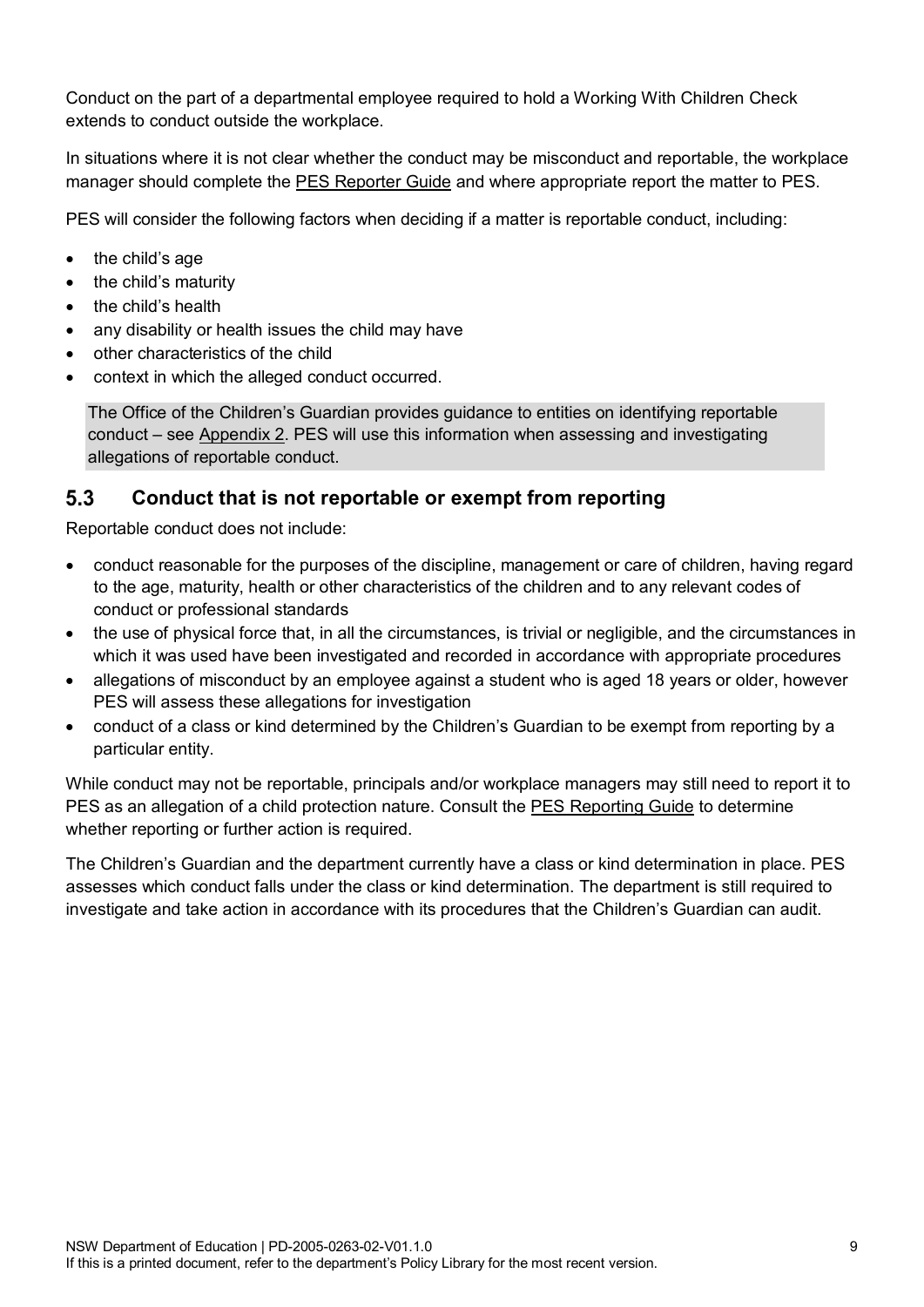# <span id="page-9-0"></span>**6 How to report allegations**

Employees (section 6.2) and workplace managers (section 6.3) need to report allegations to Professional and Ethical Standards (PES), using the [PES Reporting Guide](https://education.nsw.gov.au/epac/reporting-guide) to report. [Appendix 2](#page-22-0) provides an overview of the reporting process.

#### <span id="page-9-1"></span> $6.1$ **The department's reporting obligations**

Under the reportable conduct scheme, the department is required to report allegations to the Office of the Children's Guardian within 7 days.

PES handles the department's reporting responsibilities to the Office of the Children's Guardian. Criminal offences apply under the Children's Guardian Act for failing to report.

#### <span id="page-9-2"></span> $6.2$ **Employees' reporting obligations**

An employee who becomes aware of an allegation of a child protection nature about themselves or another employee must inform their workplace manager. If the allegation involves the workplace manager, the employee must inform another supervisor or suitable person.

Employees, including workplace managers, should not self-report allegations about their own conduct. A more senior officer, who is independent of the alleged conduct, should report any allegations to PES.

### <span id="page-9-3"></span>**6.2.1 Vulnerability related to health issues and disability**

Students with health issues and/or disability are more vulnerable to harm because of their greater dependence on supports and inherent barriers to expressing their views about their treatment. Employees are required to be responsive and proactive about addressing concerns reported or observed for these students.

#### <span id="page-9-4"></span> $6.3$ **Workplace managers' reporting obligations**

The workplace manager or their supervisor must notify PES of the allegation as soon as possible, but within one working day of receiving the allegation.

Where the information indicates there is a risk of significant harm to a child or there has been conduct that may amount to a criminal offence, the workplace manager must immediately contact the Child [Protection Helpline](https://www.facs.nsw.gov.au/families/Protecting-kids/mandatory-reporters/how-to) and/or the [NSW Police.](https://www.police.nsw.gov.au/about_us/regions_commands_districts/police_station_search) PES can provide advice on whether the manager needs to report to another agency.

# <span id="page-9-5"></span>**6.3.1 Handling a report of a child protection nature**

The workplace manager must not investigate the allegation or inform the employee but can clarify the details of the allegation with the complainant. They must respond immediately and in a sensitive manner when they become aware of a child protection allegation against an employee.

The workplace manager should record details of the allegation using the complainant's/witness's exact words to describe the allegation. In some matters, the complainant or witnesses may have provided written information such as critical incident reports.

The workplace manager must promptly and within one working day report the matter to PES. Should PES require further information, the workplace manager must promptly seek, obtain and produce the information.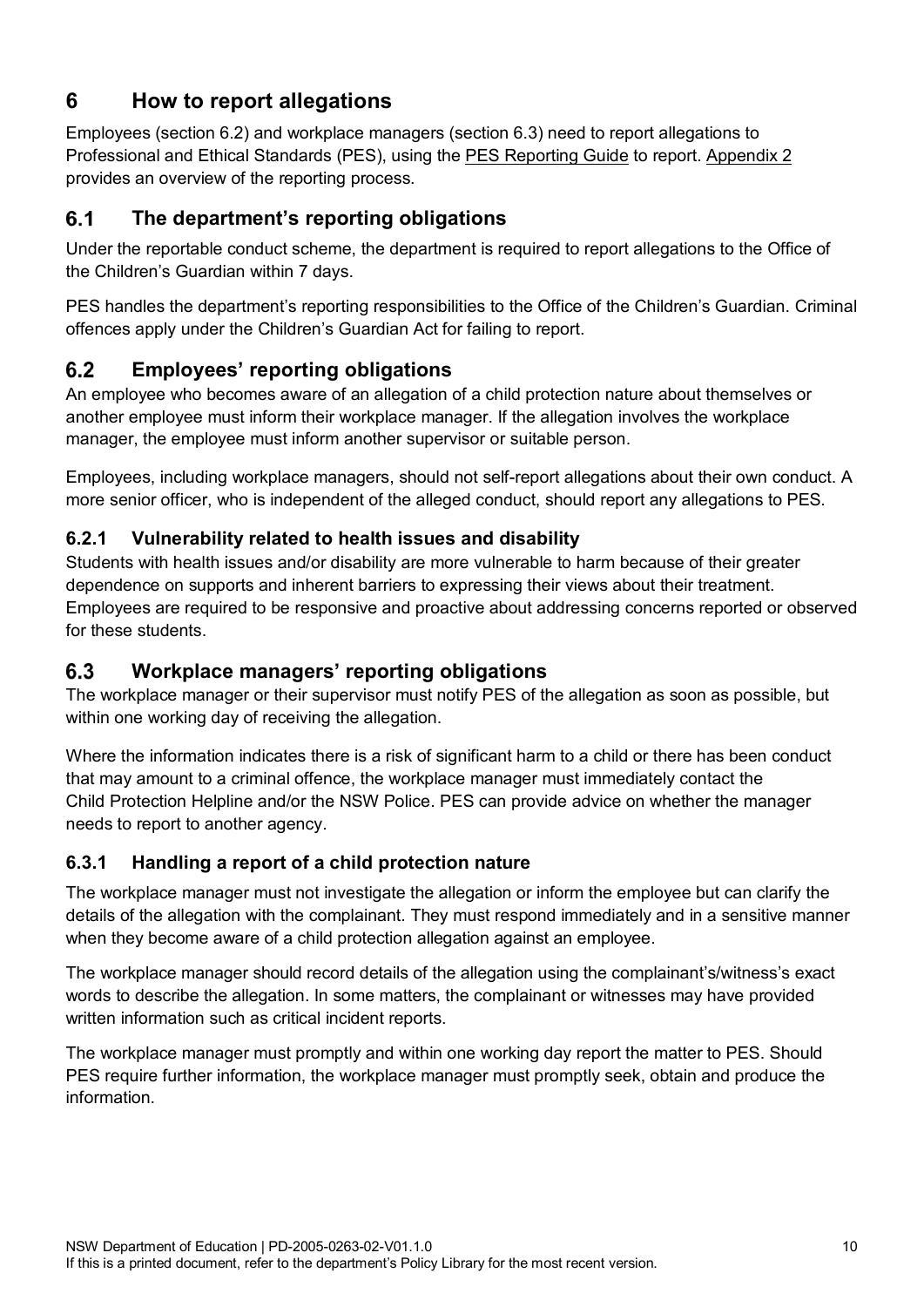All reasonable steps are to be taken to ensure the identities of the person(s) who made the allegations, or who are the subject of the allegations, are treated confidentially. However, workplace managers should not guarantee confidentiality because the manager may need to provide the identity of those people who are involved in, or witnessed the alleged conduct, to the employee who is the subject of the allegation. This may be required to effectively investigate the matter or provide procedural fairness during subsequent disciplinary or legal action.

# <span id="page-10-0"></span>**6.3.2 Providing information about student support needs**

Workplace managers need to provide information about a child's support needs to PES at the earliest stage to assist in the investigation planning and data collection.

PES may also request supporting documentation, such as individual support plans and school-based behaviour policies. This will assist PES to assess risk, determine appropriate action and identify how best to engage and support the student in the investigation process.

# <span id="page-10-1"></span>**6.3.3 Harmful or problematic sexualised behaviour**

The support, management and reporting of harmful or problematic sexualised behaviour between students must align with department guidelines [Sexualised behaviour between students.](https://education.nsw.gov.au/inside-the-department/legal-services/legal-topics/students/sexualised-behaviour-between-students)

Workplace managers need to advise PES of any failure by an employee to properly respond to these types of matters.

# <span id="page-10-2"></span>**6.3.4 Former employees and historical allegations**

Workplace managers need to advise PES about allegations against former employees.

PES does not investigate allegations raised after an employee has left the department. However, PES will work with principals and/or workplace managers to ensure that appropriate reporting occurs and risk management action is taken. This may include advising other agencies where necessary, managing risk should the employee seek to re-engage in employment and providing support to victims where appropriate.

#### <span id="page-10-3"></span> $6.4$ **Failure to report is a serious matter**

Failing to report or respond to matters relating to employees, former employees and child protection concerns may place children at risk of further harm and the department treats this matter seriously.

An employee who fails to report allegations of a child protection nature may become the subject of an investigation for breaching the [Code of Conduct.](https://education.nsw.gov.au/policy-library/policies/pd-2004-0020) It may also be reportable conduct and a criminal offence under the [Crimes Act 1900](https://legislation.nsw.gov.au/view/html/inforce/current/act-1900-040) (section 316A).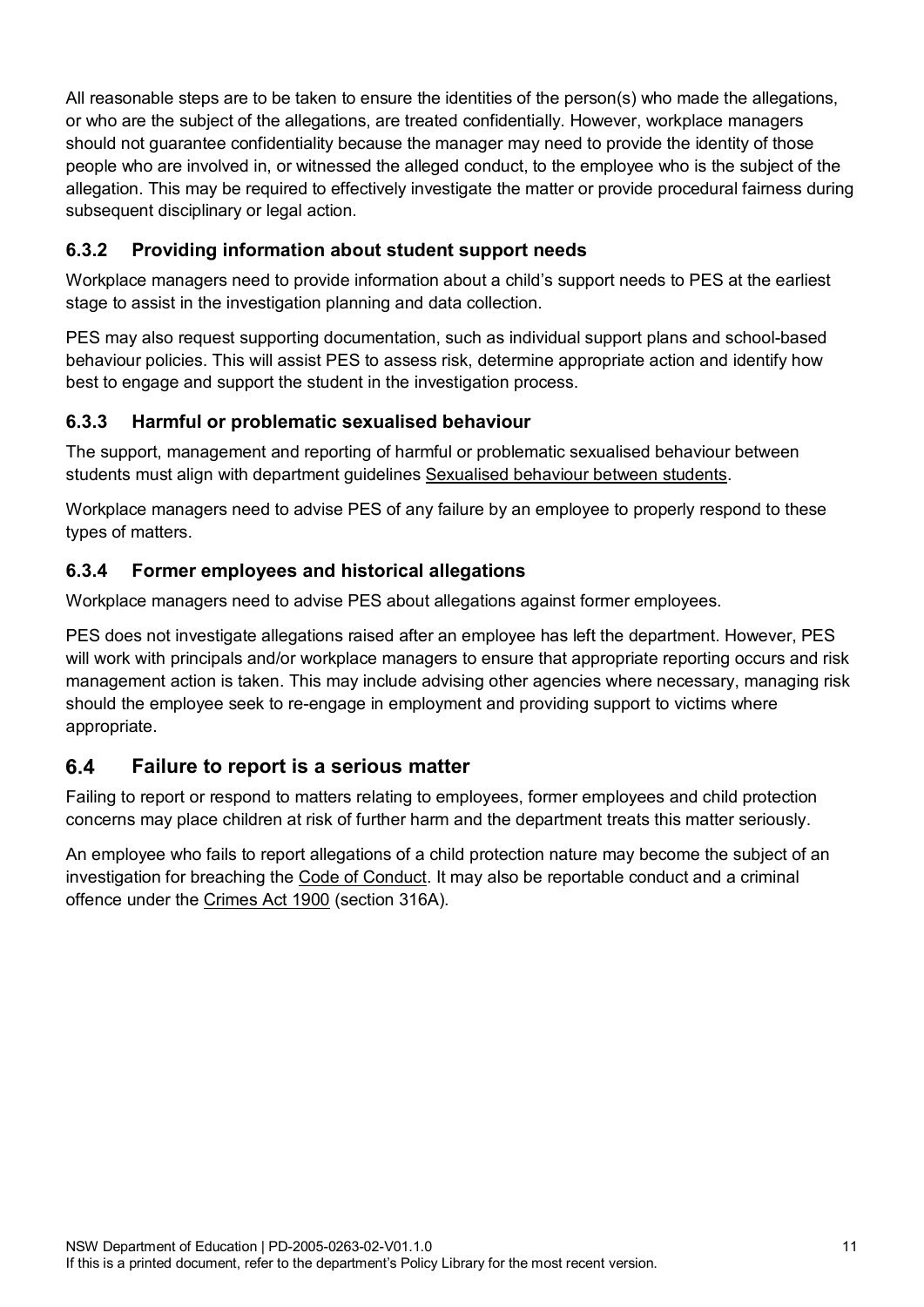# <span id="page-11-0"></span>**7 Handling, assessing and responding to allegations**

Professional and Ethical Standards (PES) will assess any reports it receives and decide on the appropriate action (section 7), which may include referring the matter back to the workplace manager to resolve. Alternatively, PES may begin a formal investigation (fro[m section 8\)](#page-12-0).

#### <span id="page-11-1"></span> $7.1$ **Assessing notifications**

The PES investigator will:

- assess the immediate risks associated with the allegation, in conjunction with the workplace manager, and consider
	- the risk to any children, young people, students, employees and to the department
	- the seriousness and nature of the allegation to determine the appropriate action
	- whether it is appropriate for the employee to remain on duty
	- the support needs of all those involved
- ensure the workplace manager has met risk of significant harm reporting obligations
- advise the person making the notification what immediate action will be taken to ensure the safety,
- welfare and wellbeing of all those involved, particularly emphasising the importance of confidentiality
- discuss the process that will occur as a result of the notification
- record all available information
- advise the workplace manager what information they can provide to the parties to the investigation, including the complainant, victim, witnesses and the employee subject to the allegations
- determine if a notification should be considered a public interest disclosure (PID)
- use all the information obtained to consider PES's response and whether the allegation is reportable.

#### <span id="page-11-2"></span> $7.2$ **Responding to notifications**

PES will respond to a notification by either:

- referring the matter back to the workplace manager for direct management action
- investigating the matter under the relevant guidelines [\(section 8.1\)](#page-12-1) and, where the allegations are reportable, notifying the Office of the Children's Guardian within 7 days.

### <span id="page-11-3"></span>**7.2.1 Taking direct management action**

The workplace manager may be able to resolve some concerns about employee conduct in the workplace by using direct management action. Workplace managers need to consult the [PES Reporting](https://education.nsw.gov.au/epac/reporting-guide)  [Guide](https://education.nsw.gov.au/epac/reporting-guide) to help them determine whether they should report a matter to PES, as well as for examples of direct management action strategies.

PES may also refer a reported matter to a workplace manager to take direct management action. It is important that the manager takes action to address the conduct and future risk.

At the conclusion of the direct management process, PES may request workplace managers to provide advice about the outcome. This may include the relevant records of meetings and any directions that were given to the employee.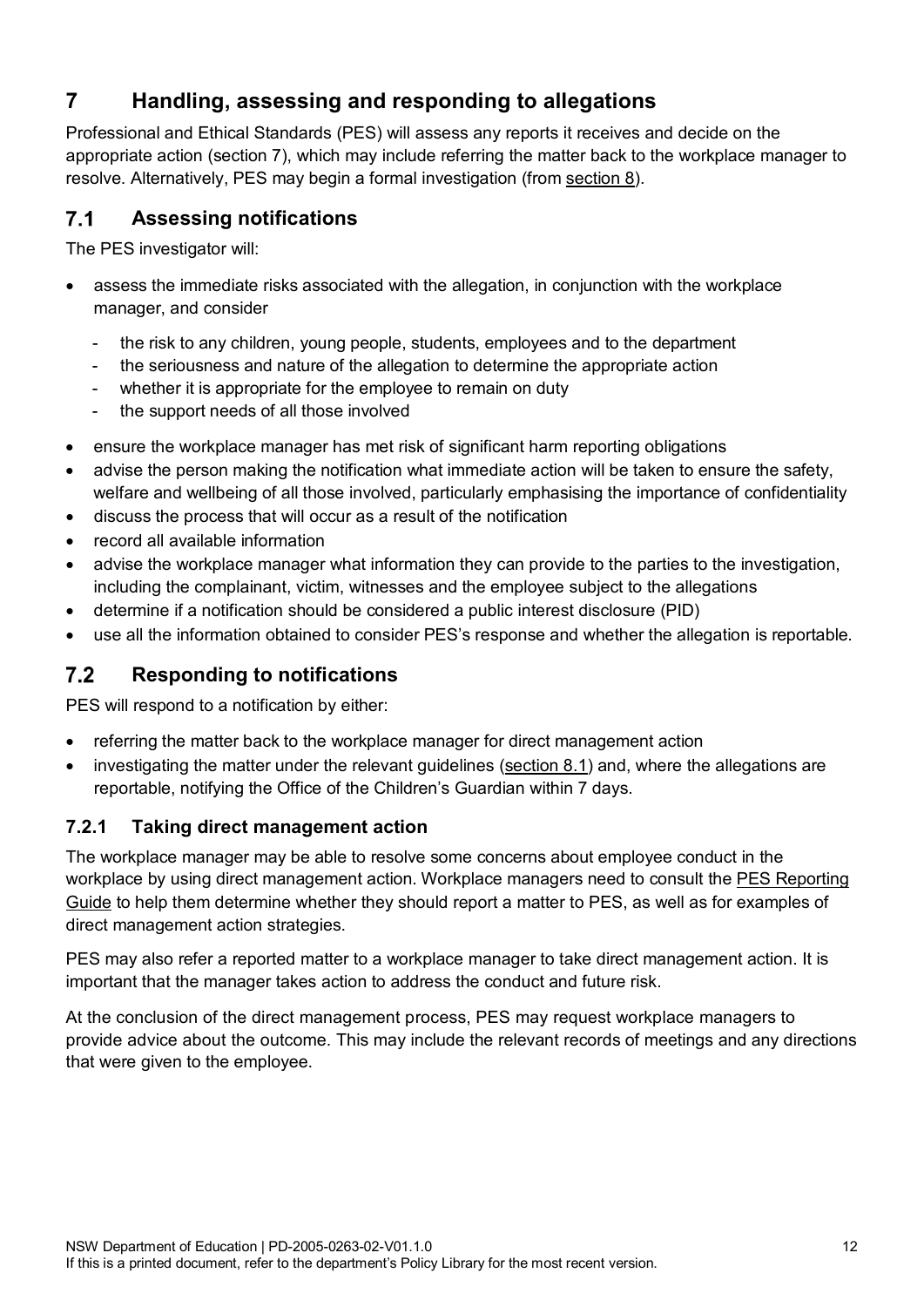# <span id="page-12-0"></span>**8 Professional and Ethical Standards investigation**

#### <span id="page-12-1"></span> $8.1$ **Guidelines and principles for investigations and disciplinary action**

The department's [Guidelines for the Management of Conduct and Performance](https://education.nsw.gov.au/content/dam/main-education/policy-library/associated-documents/pd20060335.pdf) outline the performance management and disciplinary process for:

- permanent officers employed under the [Teaching Service Act 1980](https://legislation.nsw.gov.au/view/html/inforce/current/act-1980-023)
- permanent officers employed under the Education (School Administrative and Support Staff) Act [1987.](https://legislation.nsw.gov.au/view/html/inforce/current/act-1987-240)

The disciplinary process for employees employed under the [Government Sector Employment](http://www.legislation.nsw.gov.au/#/view/act/2013/40) Act 2013 must be consistent with the [Government Sector Employment Rules 2014.](http://www.legislation.nsw.gov.au/#/view/regulation/2014/65) Further guidance can be found on the employment portal on the [Public Service Commission website.](https://www.psc.nsw.gov.au/)

The guidelines do **not** apply to those employed under other legislation and awards or to casual and nonpermanent employees.

Regardless of employment conditions, Professional and Ethical Standards (PES) conducts all its investigations to ensure it:

- manages risk to all parties, with the protection of children the paramount consideration
- is procedurally fair and timely
- provides the opportunity to respond to matters raised about an employee where an adverse finding is contemplated.

#### <span id="page-12-2"></span> $8.2$ **Contractors, sub-contractors and volunteers**

Although not subject to specific employment legislation and disciplinary schemes, contractors, volunteers or other persons associated with departmental sites may have contracts or services terminated, or access to departmental sites or involvement in the department's activities restricted or terminated during and/or following a PES investigation. This may include terminating assisted school transport contracts with an organisation where an employee or sub-contractor works.

If the matter involves:

- an Assisted School Travel driver, PES will advise the Assisted School Travel unit and the main contract owner about the actions to be taken to manage risk and undertake the investigation
- a contract cleaner, PES will contact the cleaning contractor about the actions to be taken to manage risk and undertake the investigation
- a volunteer, and there is a need to limit the volunteer's access to school students, PES will determine what action will be taken and will advise the volunteer, workplace manager and volunteer organisation they work for if applicable.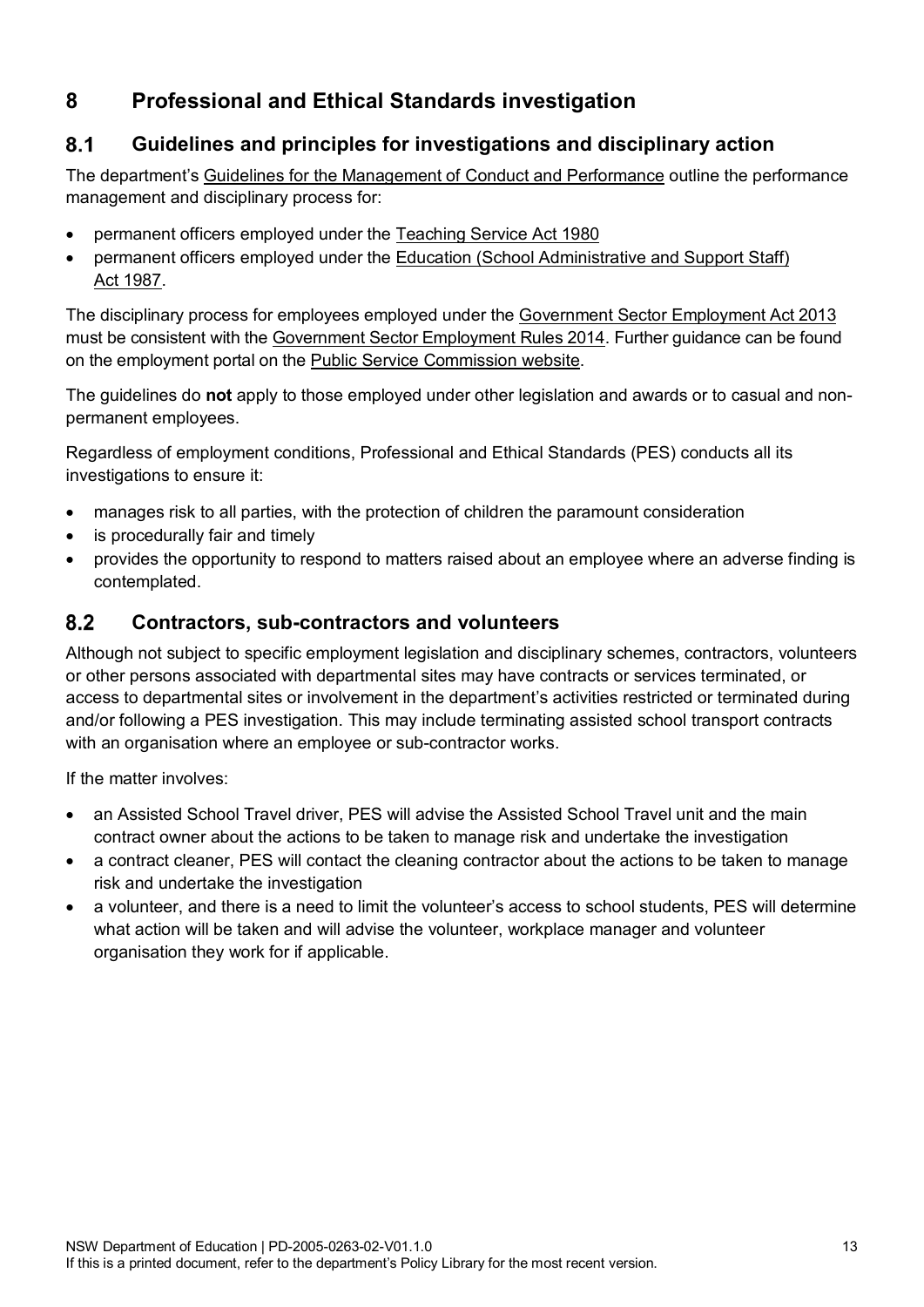#### <span id="page-13-0"></span>8.3 **Notifying affected employees**

PES will, as soon as practical:

- inform the employee about the decision to commence an investigation and whether the allegation has been reported to the Office of the Children's Guardian
- advise the employee of the content of allegations that may result in action being taken against them and give the opportunity to provide a submission or nominate witnesses. This should occur as soon as it is clear what the issues are.

When PES is the only investigating agency, the investigator will provide regular updates about the investigation's progress to the person whose conduct is under investigation. The [Children's Guardian](https://legislation.nsw.gov.au/view/whole/html/inforce/current/act-2019-025)  Act [2019](https://legislation.nsw.gov.au/view/whole/html/inforce/current/act-2019-025) also requires PES to provide progress updates to the student who was allegedly the subject of the conduct and their parent/authorised carers.

#### <span id="page-13-1"></span> $8.4$ **Involving external agencies or courts**

PES will report matters to other agencies where it has a legal responsibility to do so. This includes sharing information about children's safety, welfare and wellbeing.

These agencies include NSW Police Force, the Department of Communities and Justice, Office of the Children's Guardian, NSW Ombudsman, Afework NSW or the Independent Commission Against Corruption (ICAC).

If an external investigating body requests that the department defer its process while it carries out an investigation, this may limit the PES investigation's progress.

When a court is considering the matters under investigation, PES will wait for its decision.

#### <span id="page-13-2"></span>8.5 **Employee leave applications and promotion**

During a PES investigation, a senior PES officer will consider employee applications on a case-by-case basis for:

- long service leave
- leave without pay
- separation from the department
- participation in teacher exchange
- issuing a record of employment
- promotion
- transfer
- permanent, temporary or casual employment.

PES will inform the employee if it has recommended holding any such application pending an investigation's outcome.

#### <span id="page-13-3"></span>8.6 **If an employee resigns**

If an employee resigns or leaves their role during an investigation into a reportable allegation, the department is still required to complete the investigation.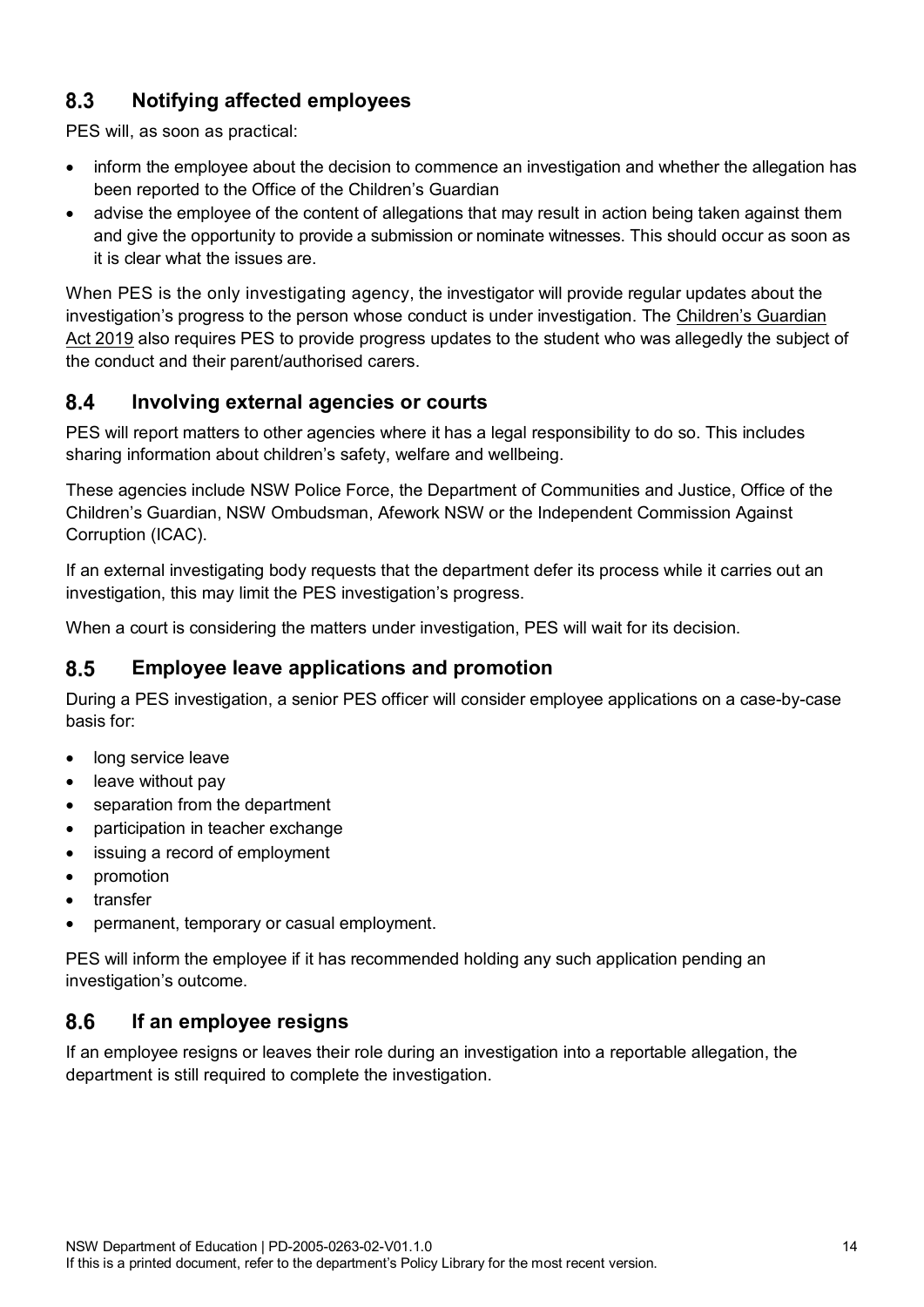#### <span id="page-14-0"></span>8.7 **Employees response to allegations and proposed action**

PES will provide employees with the opportunity to respond to the complete allegation/s of misconduct and any proposed disciplinary action before a final decision is reached.

Employees are not required to make a submission during an investigation.

Employees can participate in an interview to respond to allegations and PES will ensure:

- the interview arrangements consider the confidentiality, convenience and safety of all parties
- the employee can have a support person present
- the interview is recorded, with the consent of the employee
- any documents shown to the employee during the interview will be identified and preserved
- the employee will be offered a copy of the record of interview.

PES will always respect an employee's decision not to provide a response. However, employees should note that PES will reach a decision based on the available information.

Employees should seek early independent advice on the most appropriate course of action their particular circumstance. This may include a union, professional organisation or legal advisor.

PES will consider a request for an extension to provide a response on its merits. PES will look at the overall circumstances and balance the need to ensure fairness against the need to progress the matter.

#### <span id="page-14-1"></span>8.8 **The investigation process**

Matters that proceed to a PES investigation are allocated to an investigator. The investigator gathers evidence, considers employee and witness submissions and provides an investigation report. They may terminate an investigation at any point where there is insufficient evidence to warrant it being progressed. Table 2 outlines the processes involved in an investigation.

| <b>Step</b>                            | <b>Process</b>                                                                                                                                                                                                                                                                                                                                                                                                           |
|----------------------------------------|--------------------------------------------------------------------------------------------------------------------------------------------------------------------------------------------------------------------------------------------------------------------------------------------------------------------------------------------------------------------------------------------------------------------------|
| Preliminary assessment                 | Professional and Ethical Standards (PES):<br>receives and assesses allegations<br>$\bullet$<br>assesses and manages risk to all parties involved in the allegation including<br>٠<br>the employee, any children, young people or students<br>notifies the Children's Guardian of reportable allegations.<br>٠                                                                                                            |
| Information gathering                  | PES notifies the employee about the investigation.<br>The employee can provide information or nominate witnesses for the investigator<br>to consider.<br>The investigator:<br>develops an investigation plan<br>٠<br>gathers evidence including documents, interviewing witnesses and photos<br>seeks information from other agencies including the Department of<br>Communities and Justice, NSW Police and the courts. |
| Putting allegations to the<br>employee | The investigator:<br>analyses the evidence<br>٠<br>provides allegations in writing to the employee<br>invites the employee to an interview and/or to make a written submission.                                                                                                                                                                                                                                          |
| <b>Report writing</b>                  | The investigator:<br>analyses the submission and may undertake further investigation<br>drafts an investigation report, which a PES team director endorses.<br>$\bullet$                                                                                                                                                                                                                                                 |

**Table 2 Professional and Ethical Standards investigation process**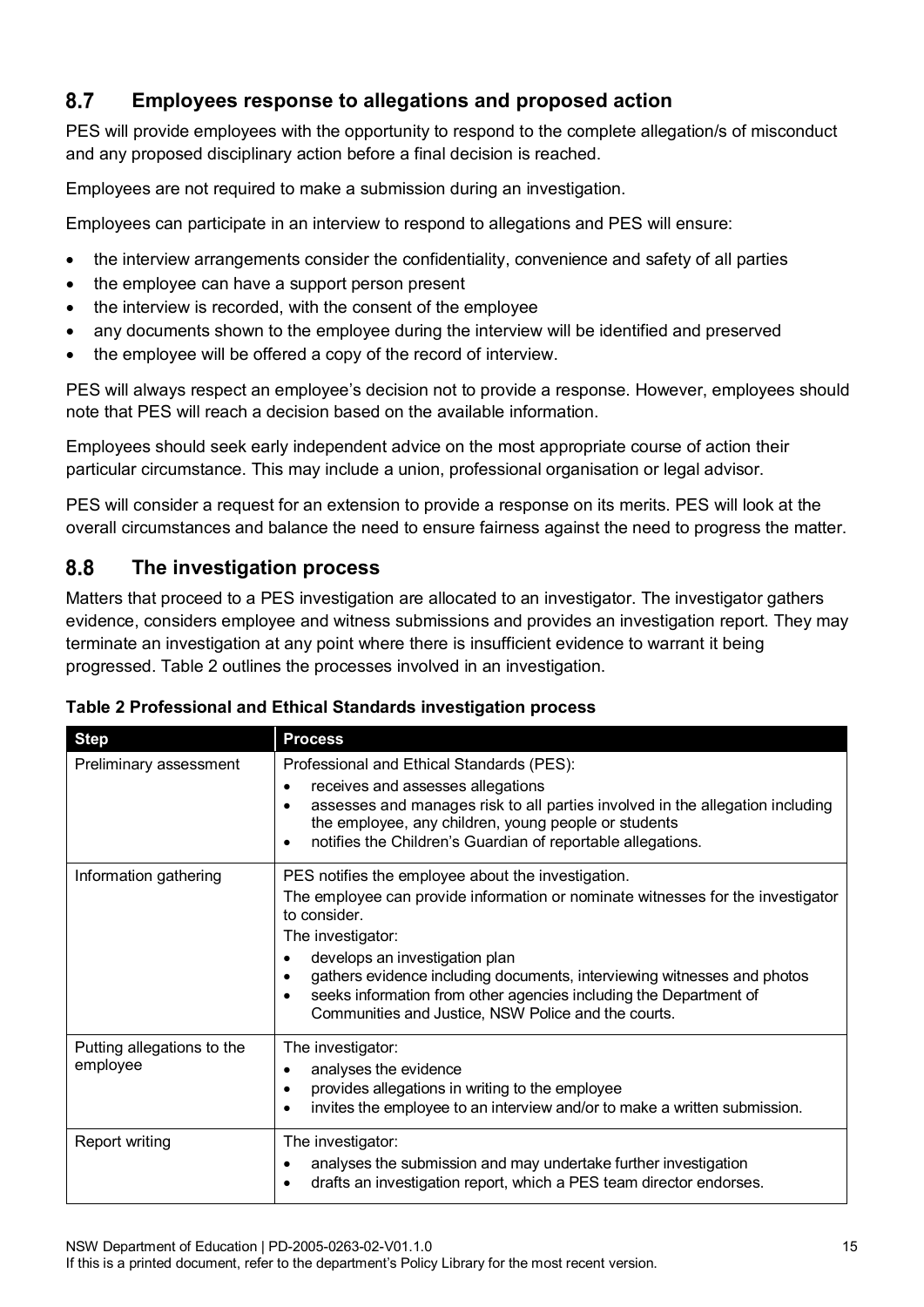| <b>Step</b>       | <b>Process</b>                                                                                                                                                                                                                                                                                                  |
|-------------------|-----------------------------------------------------------------------------------------------------------------------------------------------------------------------------------------------------------------------------------------------------------------------------------------------------------------|
| Making findings   | The decision-maker:<br>reads the evidence and report to make findings to sustain or not sustain each<br>allegation<br>may request additional information relevant to any proposed action from the<br>investigator<br>advises the employee if misconduct is not found and closes the investigation.<br>$\bullet$ |
| Proposing action  | The decision-maker:<br>advises the employee in writing of the proposed action (if any) that the<br>department will take<br>gives the employee an opportunity to make a submission on an adverse<br>finding.                                                                                                     |
| Finalising action | The decision-maker advises:<br>the employee of the action that the department will take<br>٠<br>relevant parties of the outcome<br>٠<br>the Children's Guardian, for reportable conduct matters, of the outcome and<br>$\bullet$<br>provides copies of the investigation material.                              |

# <span id="page-15-0"></span>**9 Managing confidentiality and protections for witnesses/reporters**

Professional and Ethical Standards (PES) manages confidentiality with care, but this is balanced with the risks to others and the fair management of the investigation. There are protections against employees subject to allegation approaching witnesses or reporters.

#### <span id="page-15-1"></span> $9.1$ **Managing confidentiality for all parties**

PES takes care to maintain confidentiality. This protects the integrity of the investigation process and preserves the privacy of the concerned parties. However, there are limits to confidentiality and in some circumstances, PES may need to disclose information to:

- ensure the safety of parties and to manage risk
- progress an investigation
- meet legal obligations to share or report information
- ensure fairness for an employee subject to allegations, including providing
	- the names of victims and witnesses so that an employee can respond to the allegations
	- the evidence collected and relied on to make findings where disciplinary action is proposed so the employee can respond to the proposed action.

PES will advise all witnesses, including employees subject to investigation and their support person, that they should maintain confidentiality and not discuss the matter except for the purposes of the investigation, to obtain legal advice/union support or in relation to their personal health or support needs.

PES records the outcome of the matter in a case management system. All documents relating to the investigation remain confidential and are held separately from the employee's personnel file under restricted access and in accordance with the [State Records Act 1998.](http://www.legislation.nsw.gov.au/#/view/act/1998/17)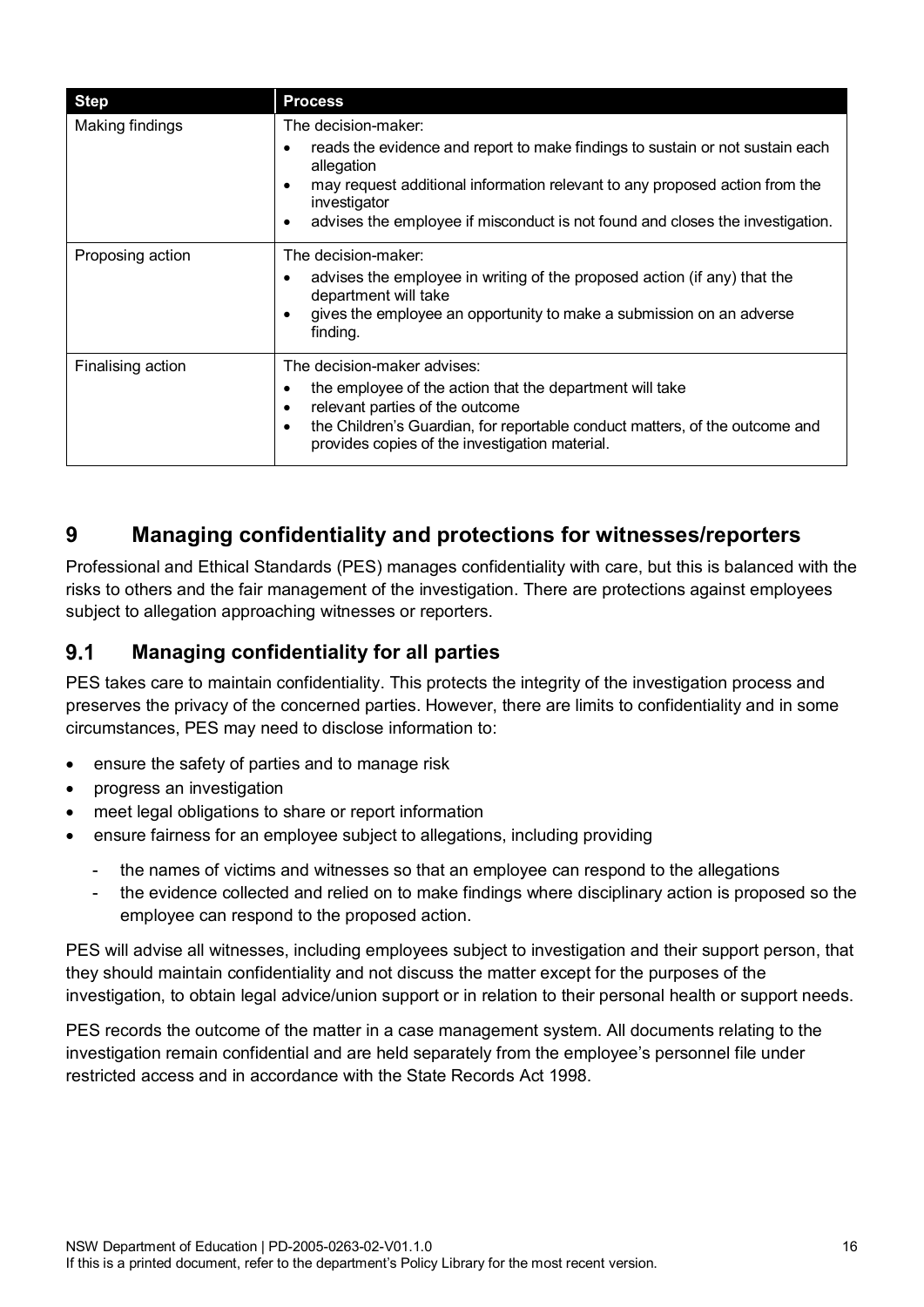#### <span id="page-16-0"></span> $9.2$ **Approaching witnesses during the investigation**

Employees who are the subject of investigation must not seek to discuss or mention a person's report, evidence or complaint, where formal investigation has commenced, without the investigator's approval. This may contaminate the investigation process and would breach the Code of Conduct.

Employees who are the subject of an allegation should nominate any potential witnesses for the investigator to approach.

#### <span id="page-16-1"></span> $9.3$ **Protection against reprisal**

The department expects people to report concerns and to raise complaints about employee conduct, including in the area of child protection.

Department employees must not take detrimental action against a person in reprisal for making a report, providing evidence or raising a complaint about any topic, including child protection. In matters allocated for a PES investigation, employees must not seek to directly discuss a person's report or evidence without the investigator's approval. These requirements are set out in the [Code of Conduct](https://education.nsw.gov.au/policy-library/policies/pd-2004-0020/01--code-of-conduct-procedures--pdf-431-75-kb-) (section 11.5). Breaches of this section could amount to misconduct.

It is a criminal offence under the [Children's Guardian Act 2019](https://legislation.nsw.gov.au/#/view/act/2019/25/part4/div13/sec64) (section 64) to take, or threaten to take, detrimental action against a person who reports or proposes to report, in good faith, a reportable allegation.

# <span id="page-16-2"></span>**9.3.1 Public interest disclosures**

It is also a criminal offence under the [Public Interest Disclosures Act](https://legislation.nsw.gov.au/#/view/act/1994/92) (section 20(1)) to take detrimental action substantially in reprisal against the person making a public interest disclosure (PID).

PES investigators are nominated disclosure officers (NDOs) and can receive a public interest disclosure (PID). The [Public Interest Disclosures Act e](https://legislation.nsw.gov.au/#/view/act/1994/92)ncourages and facilitates disclosures, made in the public interest, of corrupt conduct, maladministration and serious and substantial waste in the public sector.

The department must keep the PID reporter's identity confidential and limited to only those people who need to know. The reporter's identity may be revealed in limited circumstances including with the reporter's consent and/or where there is a need to disclose the information for the matter to be effectively investigated or for disciplinary action to occur.

#### <span id="page-16-3"></span>9.4 **Reporting findings to the Office of the Children's Guardian**

The Office of the Children's Guardian oversights investigations into reportable allegations. Under the Children's Guardian Act 2019, entities must report to the Guardian on the facts and circumstances of the reportable allegations, and analysis of the evidence and findings. The report must include copies of relevant documents.

In line with the [Child Protection \(Working with Children\) Act 2012,](https://legislation.nsw.gov.au/view/html/inforce/current/act-2012-051) the following findings are a trigger for assessment of an employee's Working With Children Check:

- sexual offence
- sexual misconduct
- a serious physical assault of a child.

The Office of the Children's Guardian separately determines whether to maintain a clearance or to place a bar on an employee's employment. An employee may be entitled to provide relevant information to the assessment process and has avenues to review the Children's Guardian's decision.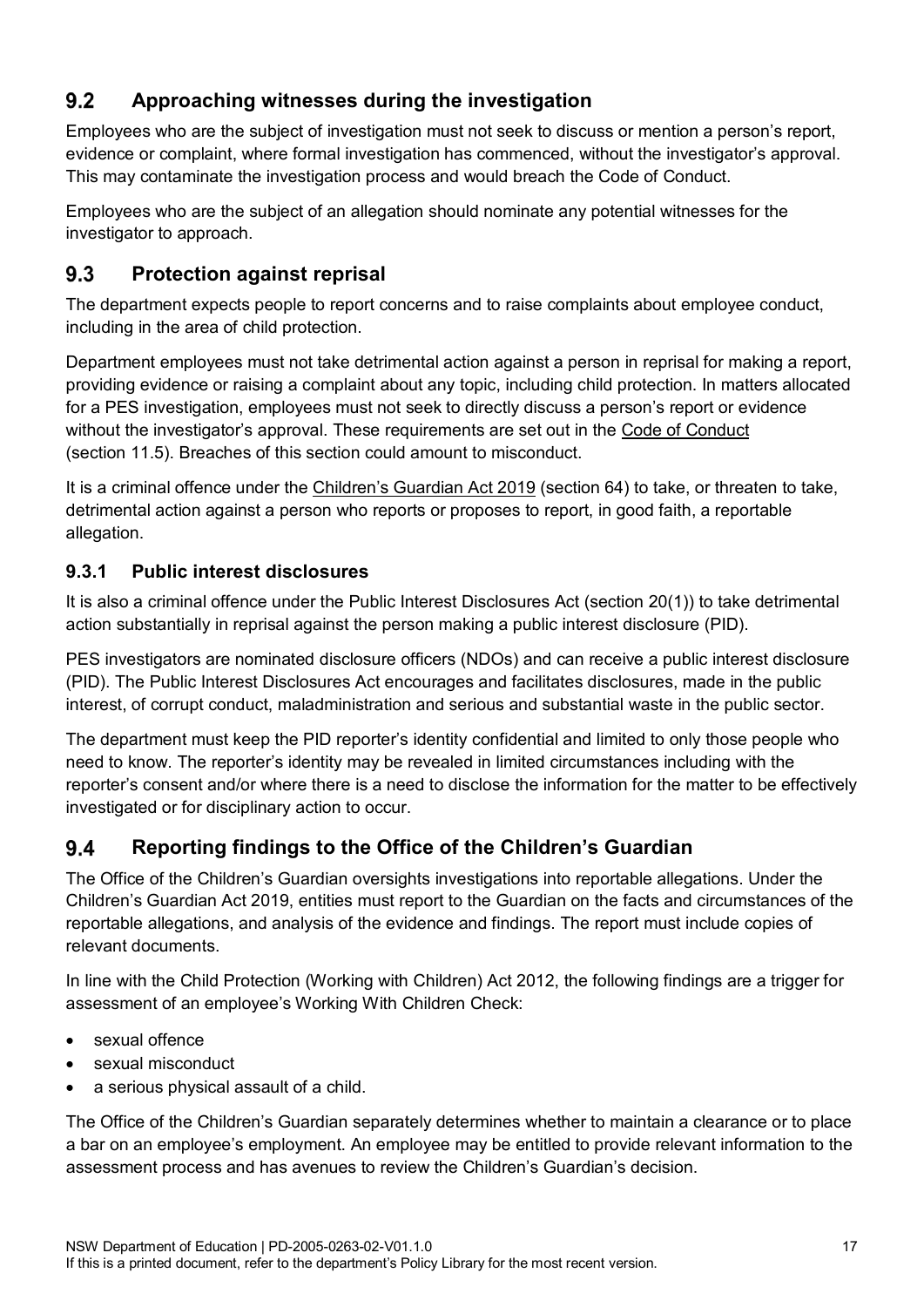# <span id="page-17-0"></span>**10 Support for employees during the investigation process**

#### <span id="page-17-1"></span> $10.1$ **Role of a support person**

A support person provides support and assistance to the child, young person or employee at an interview or meeting.

The support person must be over 18 years. The support person can be a representative of a union or a legal practitioner.

A person who is a witness or may be required to provide relevant information for the purposes of the investigation should not perform the function of support person.

The person conducting the meeting or interview will ensure the support person is advised that their role is one of support, and that they must maintain strict confidentiality.

Providing support to a person is voluntary and an employee requested to undertake this role has a right to decline. A person should not accept the role of support person if they are aware of any conflict of interest concerning the allegations, or if they have information relevant to the investigation.

The support person is not an advocate and cannot answer for the employee.

The form of support and assistance may vary according to the circumstances of the interview. This support and assistance could include any or all of the following:

- taking notes
- providing advice on rights/entitlements
- suggesting a temporary pause of the interview to assist the person
- seeking further advice.

Where the support person is assisting a child, young person or employee at an investigation interview, what takes place at the interview becomes part of the investigation and must remain confidential, unless otherwise required by law. Employees and others who attend interviews as a support person may, at their discretion, make a written record of the interview. The support person should be aware that they, and/or their notes, may be required in court or disciplinary proceedings.

#### <span id="page-17-2"></span> $10.2$ **Support for employees who are the subject of an allegation**

Supports are available to help employees during the investigation process. This includes:

- the Employee Assistance Program (EAP) for permanent/ongoing employees and employees with a temporary employment agreement
- a relevant union if the employee is a member
- other health services, including general practitioners or local community health services.

In a crisis any person can contact NSW Mental Health Line on 1800 011 511 or Lifeline on 13 11 44.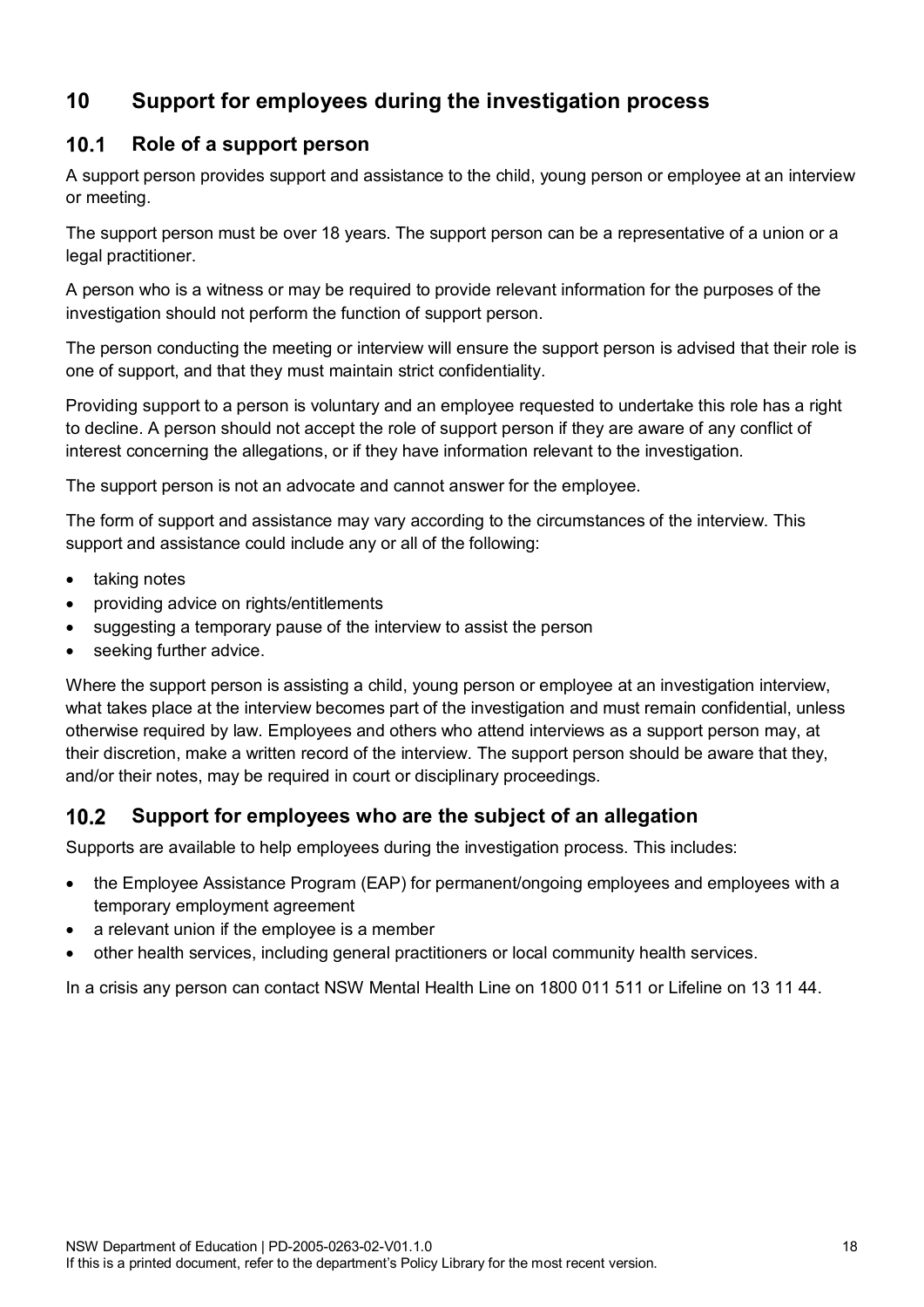#### <span id="page-18-0"></span>**Support for alleged child victims and witnesses**  $10.3$

### <span id="page-18-1"></span>**10.3.1 General support**

Children who are victims or witnesses in a matter that relates to an employee need sensitive, ongoing support from the time the matter is raised. Every effort must be made to ensure that all children or young people in this situation are treated fairly and with respect.

Workplace managers must ensure that children and young people are informed of:

- their right to be treated fairly and without discrimination or intimidation
- their right to choose not to be interviewed or give a statement
- their entitlement to support
- the support services available to them, both from the department and other agencies.

Generalised support is required for students, and principals should accommodate this at a school level. It can include additional welfare checks on students, accessing the school counselling services or arranging an open leave class to seek executive staff assistance.

An appropriate external provider can be used including [Headspace](https://headspace.org.au/) or [Child and Adolescent Mental](https://www.seslhd.health.nsw.gov.au/child-and-adolescent-mental-health-service-camhs-0)  [Health Services.](https://www.seslhd.health.nsw.gov.au/child-and-adolescent-mental-health-service-camhs-0) Where more specific support is required, the Professional and Ethical Standards (PES) investigator will work with the workplace manager to find an appropriate solution for a family. In some instances, the department can meet the costs of therapeutic services as part of a liability claim.

People can also be referred to [Lifeline](tel:131114) 13 11 14 for crisis support, a general practitioner or local community health service where other support services are not available.

### <span id="page-18-2"></span>**10.3.2 Support during interviews**

Support for children will be arranged in close consultation with them and wherever possible, their parent/s or caregivers.

When interviews are to be conducted with children, PES will:

- obtain parental consent unless there are exceptional circumstances that negatively impact on the student, and taking into consideration the student's age, maturity and wellbeing
- advise the child or young person that they may choose not to be interviewed at school or another departmental site
- advise the child or young person they can have a support person in the interview
- where the interview is to go ahead at school, plan a satisfactory neutral location and arrangements in consultation with the school.

Children or young people may not be comfortable about members of staff being present at interviews as they are persons in positions of authority. As far as possible, workplace managers and PES investigators should ensure that children and young people feel comfortable with their support person.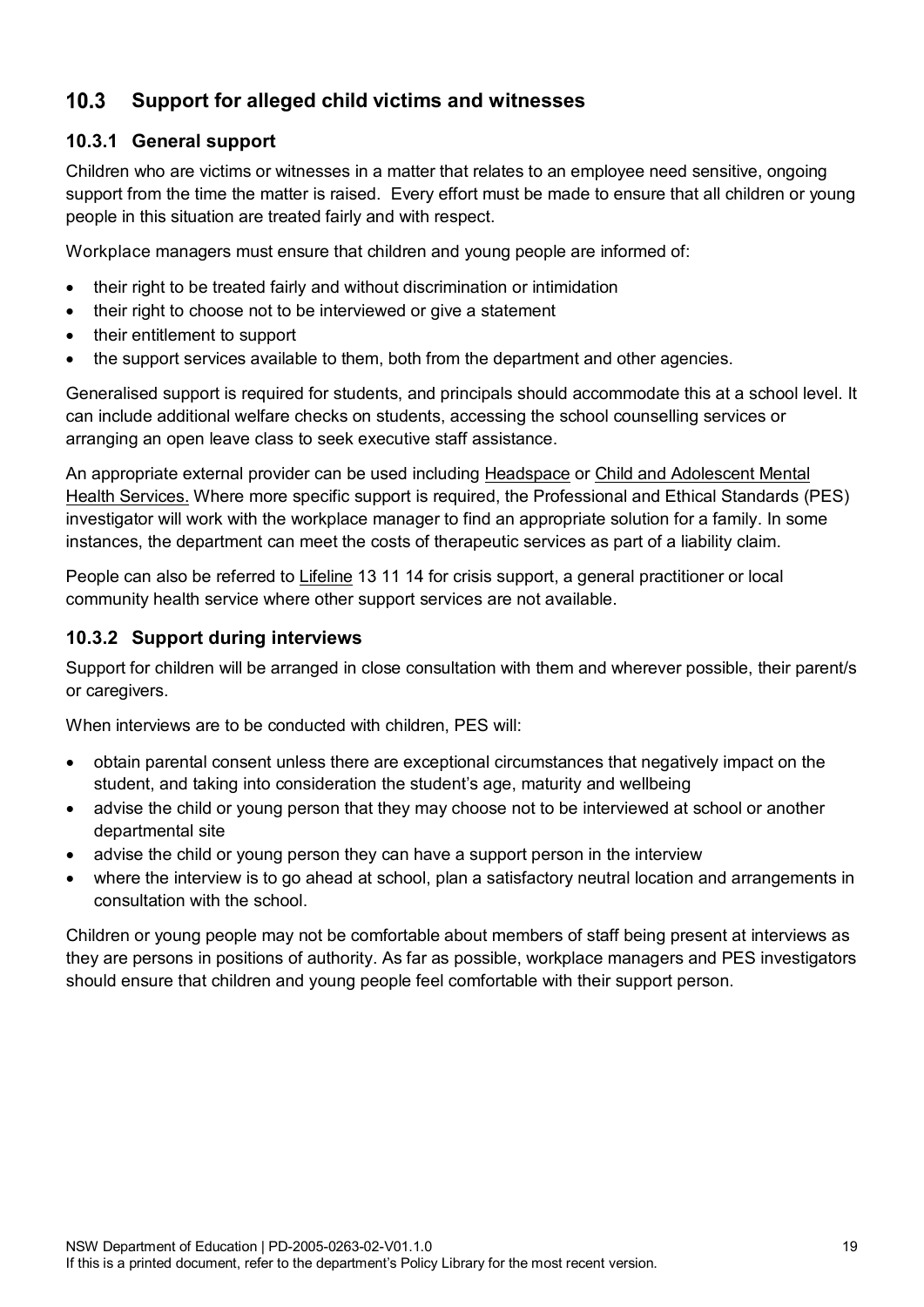# <span id="page-19-0"></span>**10.3.3 Support during formal proceedings**

If children or young people attend formal proceedings to provide evidence, an employee may provide support, which may include:

- meeting with the children or young people and their parents or caregivers
- attending formal meetings that the children or young people, parents or caregivers are required to attend
- attending the inquiry with the children or young people, parents or caregivers
- liaising with the children or young person's school to ensure pre-inquiry or post-inquiry support.

If PES requires witnesses to participate in the disciplinary process, PES will ensure that appropriate supports are arranged and provided.

Police, the Department of Communities and Justice and/or the Office of the Director of Public Prosecutions provide support for a child that is required to attend court in criminal proceedings.

#### <span id="page-19-1"></span>**Information for victims and families**  $10.4$

Under the Children's Guardian Act 2019, PES is required to communicate relevant information about investigations to students and their families where an employee is alleged to have committed reportable conduct against them. The information includes the investigation's progress, its findings and any department actions taken as a result of the investigation.

#### <span id="page-19-2"></span> $10.5$ **Victims services**

Victims Services and Support provides support services, including free counselling and financial assistance to victims of crime. Victims have rights, which are set out in the [Charter of Victims' Rights.](https://www.victimsservices.justice.nsw.gov.au/Pages/vss/vs_victims/VS_victimsrightscharter2.aspx) For more information, please see [Communities and Justice –](https://www.victimsservices.justice.nsw.gov.au/) Victims Services.

#### <span id="page-19-3"></span> $10.6$ **Support for adult witnesses**

Employees who provide evidence in an investigation may require support. They can seek support from their workplace managers or directly from the [Employee Assistance Program,](https://education.nsw.gov.au/inside-the-department/health-and-safety/staff-wellbeing) unions, professional associations and, community health providers.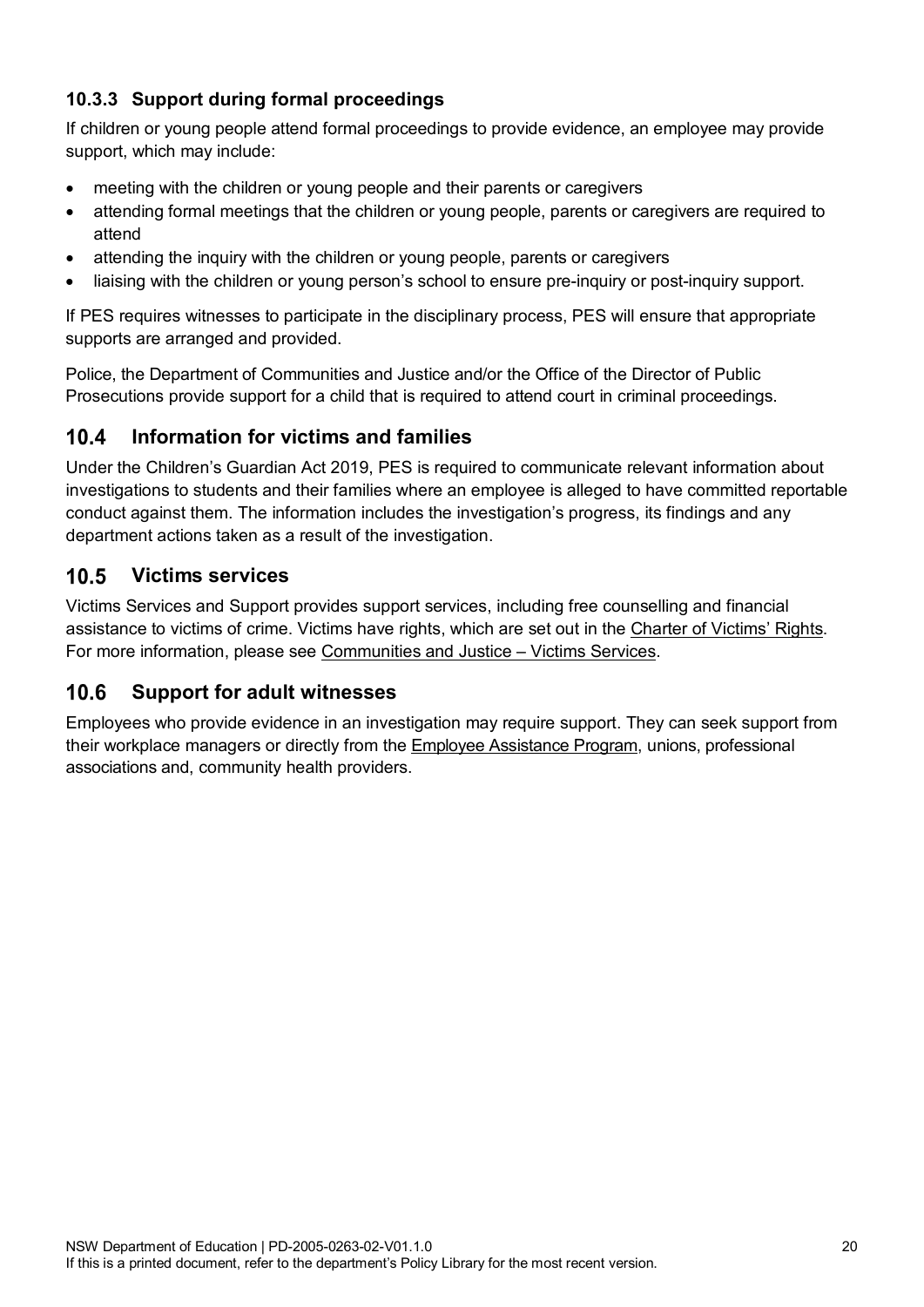# <span id="page-20-0"></span>**11 Review options and complaints by employees**

#### <span id="page-20-1"></span> $11.1$ **Reviews**

Employees do not have the right to an internal review or appeal of a disciplinary decision made by a delegated decision maker. However, an employee may be able to explore external review options.

The Industrial Relations Commission deals with disciplinary appeals in line with the [Industrial Relations](https://legislation.nsw.gov.au/view/html/inforce/current/act-1996-017)  [Act 1996](https://legislation.nsw.gov.au/view/html/inforce/current/act-1996-017) for public sector employees. Section 97 of the Act sets out the type of disciplinary decisions that employees can appeal. There may be other legal avenues an employee can consider, and employees are encouraged to seek their own legal advice.

#### <span id="page-20-2"></span> $11.2$ **Complaints**

Employees can make a complaint about the way a matter is being investigated. In the first instance, an employee or their representative should seek to resolve the issue directly with the Professional and Ethical Standards (PES) investigator. The matter can be escalated to the investigator's team director where the issue cannot be quickly resolved.

Where informal approaches have not resolved the matter, a person can complain to PES's Executive Director at: [PES@det.nsw.edu.au.](mailto:EPAC@det.nsw.edu.au)

A complaint will not lead to a review of final action taken against an employee including disciplinary actions.

A person dissatisfied with the response of the department in responding to a reportable allegation can make a complaint to the [Children's Guardian.](https://www.ocg.nsw.gov.au/child-safe-organisations/reportable-conduct-scheme/making-a-complaint)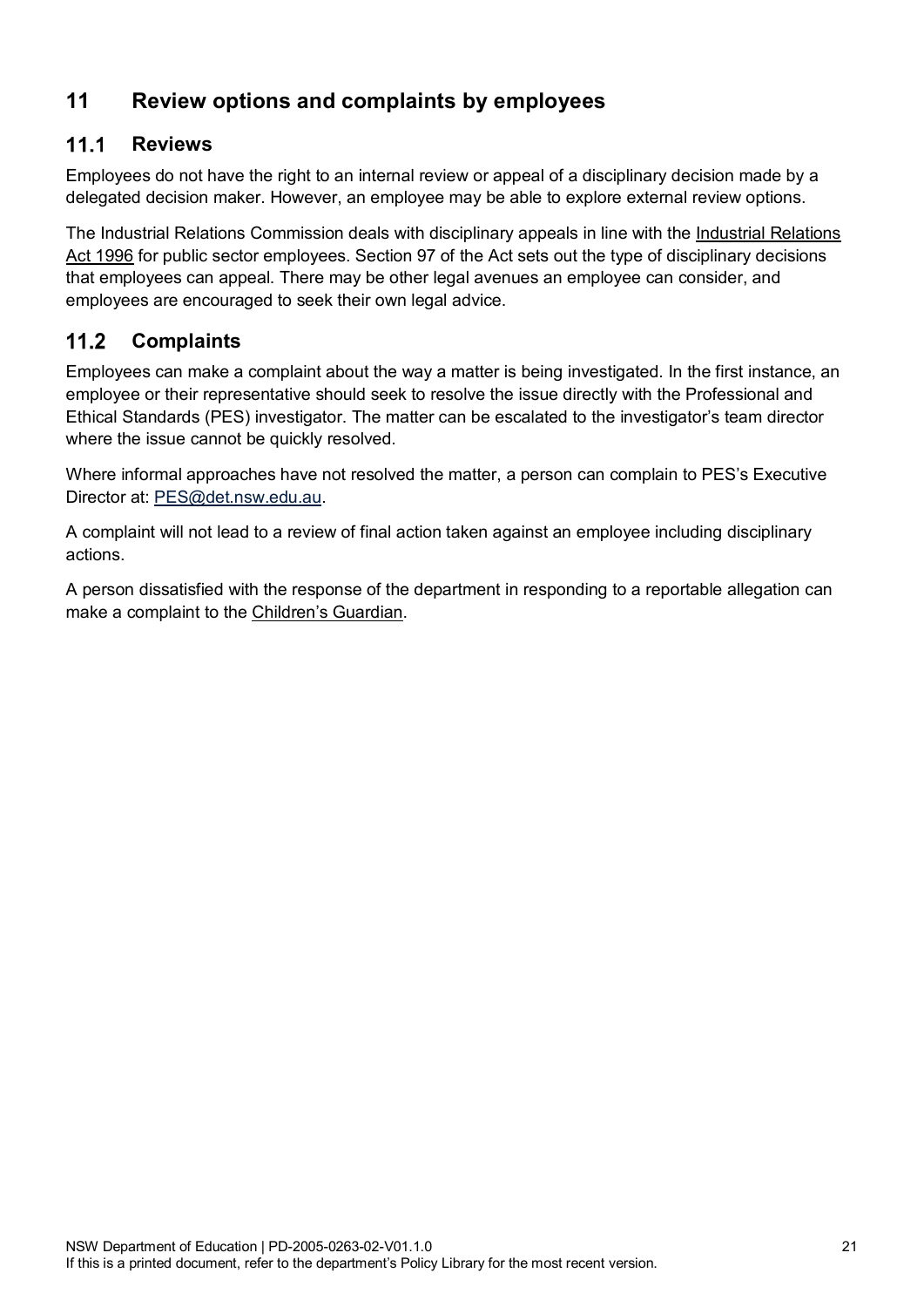# <span id="page-21-0"></span>**Appendix 1 – Legislation and policy**

### **Child protection**

- Children's Guardian Act 2019
- Children and Young [Persons \(Care](http://www.legislation.nsw.gov.au/maintop/view/inforce/act+157+1998+cd+0+N) and Protection) Act 1998
- Child Protection [\(Working with Children\)](http://www.legislation.nsw.gov.au/maintop/view/inforce/act+51+2012+cd+0+N) Act 2012
- Child Protection [\(Offenders Registration\)](http://www.legislation.nsw.gov.au/maintop/view/inforce/act+42+2000+cd+0+N) Act 2000
- [Public Interest Disclosures Act](http://www.legislation.nsw.gov.au/maintop/view/inforce/act+92+1994+cd+0+N) 1994
- [Independent Commission](http://www.legislation.nsw.gov.au/maintop/view/inforce/act+35+1988+cd+0+N) Against Corruption Act 1988
- Privacy and [Personal Information](http://www.legislation.nsw.gov.au/maintop/view/inforce/act+133+1998+cd+0+N) Protection Act 1998
- [Work Health and](http://www.legislation.nsw.gov.au/maintop/view/inforce/act+10+2011+cd+0+N) Safety Act 2011
- [Work Health](http://www.legislation.nsw.gov.au/maintop/view/inforce/subordleg+674+2011+cd+0+N) and Safety Regulation 2011

### **Employment**

- [Teaching](http://www.legislation.nsw.gov.au/maintop/view/inforce/act+23+1980+cd+0+N) Service Act 1980
- [Teaching Service](http://www.legislation.nsw.gov.au/maintop/view/inforce/subordleg+444+2012+cd+0+N) Regulation 2012
- Education [\(School Administrative and](http://www.legislation.nsw.gov.au/maintop/view/inforce/act+240+1987+cd+0+N) Support Staff) Act 1987
- Education [\(School Administrative and](http://www.legislation.nsw.gov.au/maintop/view/inforce/subordleg+448+2013+cd+0+N) Support Staff) Regulation 2013
- [Government Sector Employment Act 2013](http://www.legislation.nsw.gov.au/maintop/view/inforce/act+40+2013+cd+0+N)
- [Government Sector Employment Rules 2014](http://www.legislation.nsw.gov.au/maintop/view/inforce/subordleg+65+2014+cd+0+N)

### **Policy**

- Guidelines for the [Management of Conduct](https://education.nsw.gov.au/policy-library/policies/management-of-conduct-and-performance?refid=285776) and Performance
- [Code of Conduct](https://education.nsw.gov.au/policy-library/policies/code-of-conduct-policy?refid=285776)
- Leading and [Managing](https://education.nsw.gov.au/policy-library/policies/leading-and-managing-the-school) a School
- Policy for Protecting and [Supporting](https://education.nsw.gov.au/policy-library/policies/protecting-and-supporting-children-and-young-people-policy?refid=285776) Children and Young People
- [Public Interest Disclosures Internal Reporting Policy](https://education.nsw.gov.au/policy-library/policies/public-interest-disclosures-internal-reporting-policy?refid=285776)
- [Complaint Handling Policy and School and Community and Staff Complaints Procedures](https://education.nsw.gov.au/policy-library/policies/complaints-handling-policy?refid=285776)

### **Other NSW Government agencies and related policies and legislation**

- New South Wales [Interagency](http://www.community.nsw.gov.au/kts) Guidelines
- Reportable Conduct Information and fact sheets
- [Working with Children Check –](http://www.kidsguardian.nsw.gov.au/working-with-children/working-with-children-check) information and fact sheets
- NSW [Justice Victim Services and Support](http://www.victimsservices.justice.nsw.gov.au/)
- [NSW Public Service Commission](http://www.psc.nsw.gov.au/)
- [State Records Act 1988](http://www.legislation.nsw.gov.au/maintop/view/inforce/act+17+1998+cd+0+N)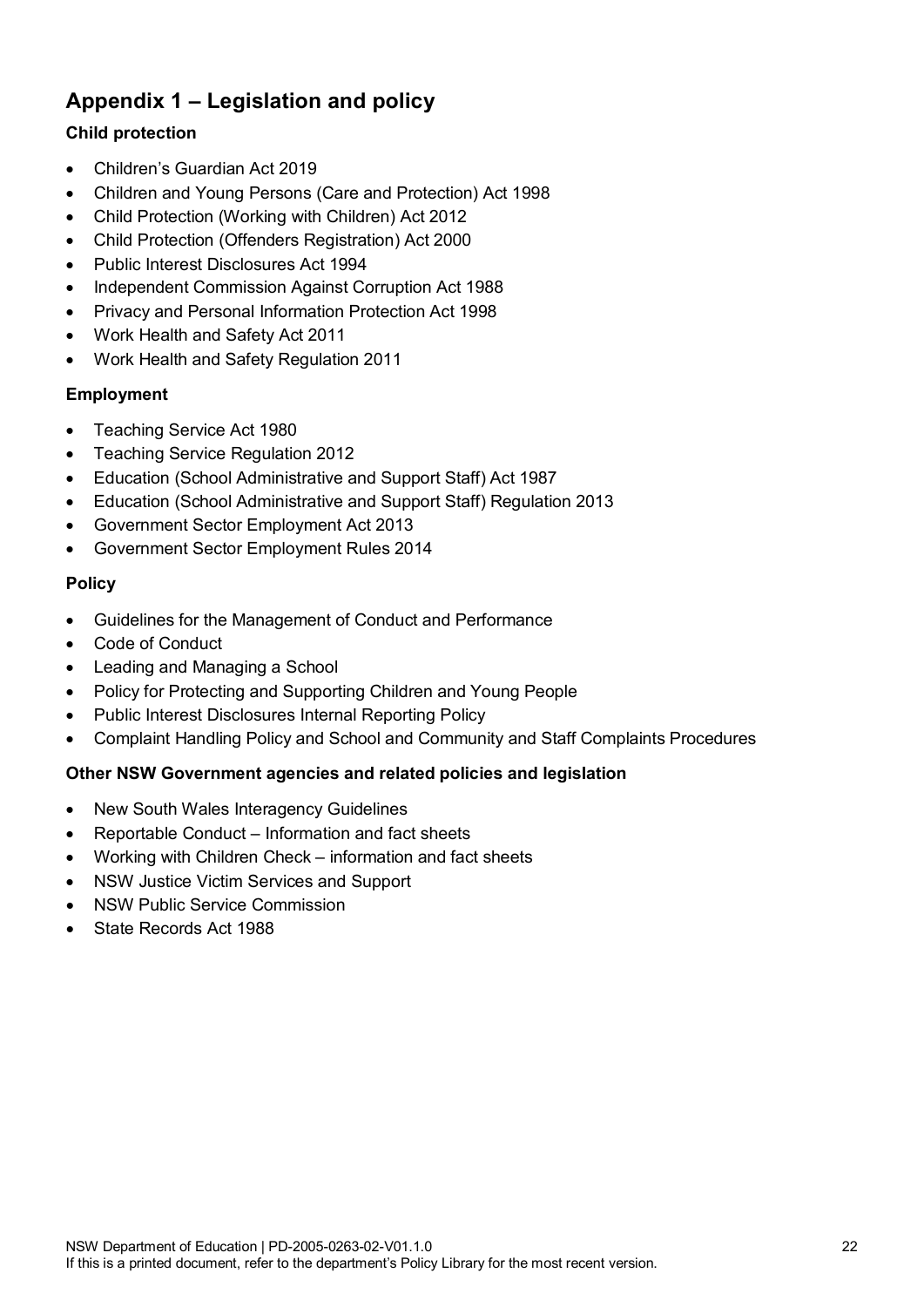# <span id="page-22-0"></span>**Appendix 2 – Reporting allegations of a child protection nature**

Steps for reporting allegations of a child protection nature – workplace manager to:

- record details about an allegation of a child protection nature against an employee, on receipt of the advice. Treat this information confidentially
- report to [NSW Police](https://www.police.nsw.gov.au/about_us/regions_commands_districts/police_station_search) and/or Child [Protection Helpline](https://www.facs.nsw.gov.au/families/Protecting-kids/mandatory-reporters/how-to) if the child is at risk of significant harm
- use the PES reporting guide to determine what action is required

If the [PES Reporting Guide](https://education.nsw.gov.au/epac/reporting-guide) directs you to notify PES, telephone (02) 7814 3722 within **one working day**, providing all available information including contact details for students, parents, employees and any witnesses.

- advise parents or carers of children directly affected by the allegation(s) of the matters and how they will be handled
- where PES is assessing or investigating allegations, follow PES's advice and direction
- where PES is not investigating, take direct management action to address the.

### **Information required when reporting to Professional and Ethical Standards**

When notifying PES, you will need to provide information about:

- the nature and details known about the allegation
- risks to any children, young people, students, employees or the department
- details of any injuries sustained
- the details of the person who has contacted PES
- the name and contact details of the person who first made the allegation
- the names, ages and contact details of the children or young people affected by the alleged conduct
- the names, addresses and contact details for parents or caregivers of the children or young people involved
- the name, position and contact details of the employee against who the allegation has been made
- whether the employee already knows about the allegation and the circumstances under which they learned of the allegation (**do not inform the employee of the allegation without the advice of PES**)
- whether you have reported the matter to the Child Protection Helpline and/or Police, the outcome of their assessments of the matter and, if known, the reference numbers provided
- whether any children or young persons involved have a disability (as identified in the National Collection of Disability Data in Schools)
- whether any person involved requires special assistance in relation to language, culture or disability
- any written accounts about the alleged incident, including copies of your notes
- relevant family circumstances and parental risk factors impacting upon a student
- what counselling or other support you have arranged or that needs to be arranged for those involved, including for students and employees.